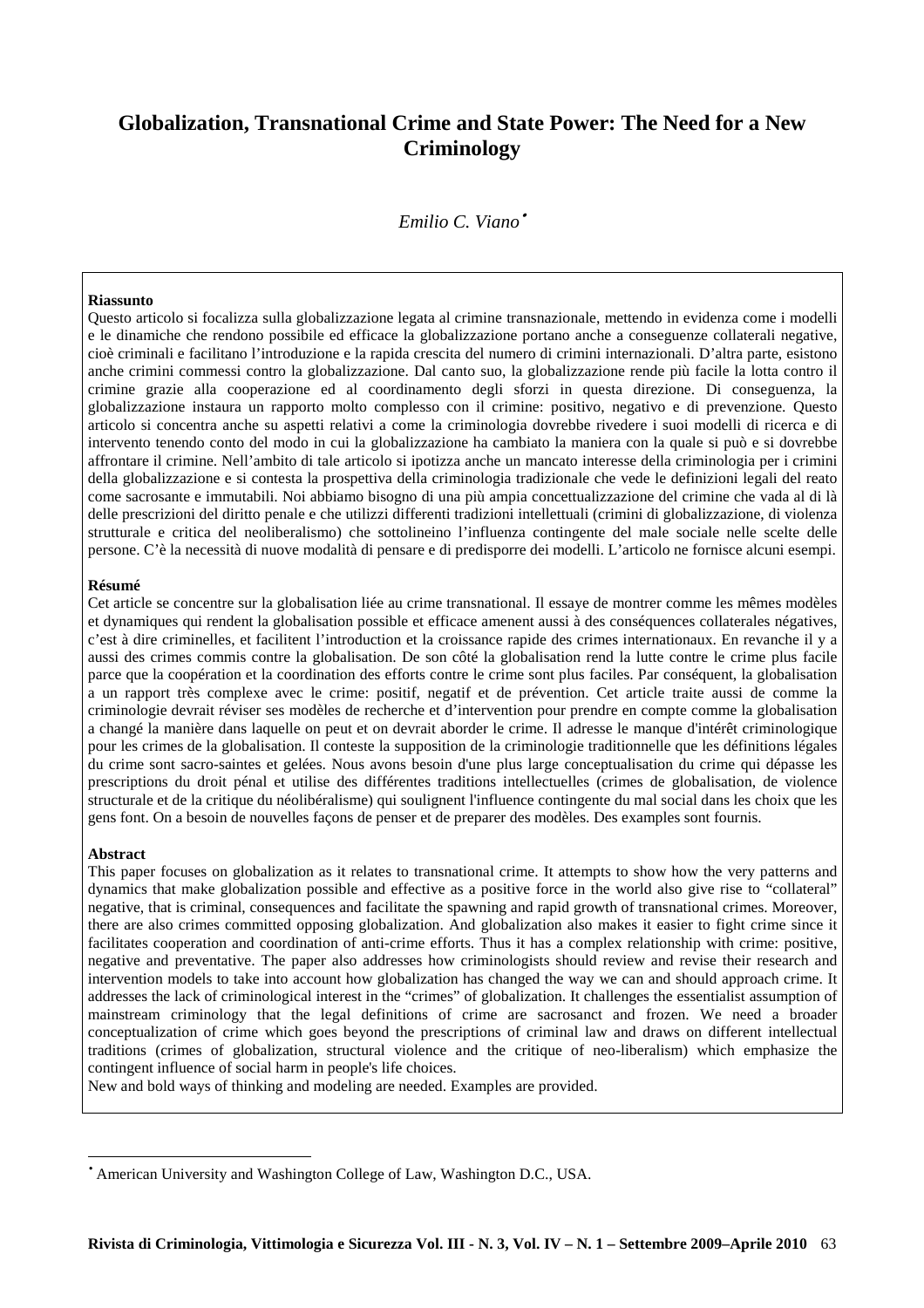## **A. Globalization: a process affecting everyone.**

The lives of everyone today, and particularly our consuming habits, have becoming more and more globalized. Globalization has become an everyday world but is a phenomenon of considerable relevance, of great significance<sup>1</sup> and touches upon several larger issues and problems like inequality between countries, between North and South, inequalities of social class and genders, democratization and international relations. It also generates strong negative reactions and even criminal acts of opposition to it.<sup>2</sup> Globalization also touches on crime, crime policy and their effects on society. It. has been aptly described as "compressing"<sup>3</sup> and making the world "smaller," typified by the substantial and quickening progress in the transportation, communication,

 $2$  An example of a target of anti-globalization efforts is the controversial and popular institution of McDonald's in France, which is loved and hated to the point of occasionally provoking a national crisis as well as a number of social conflicts and criminal prosecutions in recent years. McDonald's has expanded rapidly in France with over 1,100 outlets in the country, making it the most profitable subsidiary in Europe. McDonald's has aroused both political opposition and opposition in the workplace, which takes the form of a struggle against working conditions, the conception of McWork and McManagement. The opposition is often justified or explained in terms of resistance to "Americanization" and globalization. Jose Bove, the Farmers' Confederation firebrand, led a strong anti-McDonald's campaign in the south of France a few years ago and partially destroyed a "McDo" in Millau with a tractor. Brittany separatists bombed a McDonald's in 2000, killing a young French woman employee. In bitter backlash, thousands rallied outside the Breton regional parliament to protest the death. *See* also M. Debouzy, "Working for McDonald's, France: Resistance to the Americanization of Work", *International Labor and Working-Class History,* 70, 2006, pp. 126-142.

and information sharing areas. Seen in a historical perspective, globalization is the natural outcome of a process that began centuries ago and that advanced through several major technological innovations, some of which, like the telegraph, have already become obsolete while others, like the internet, are constantly growing and morphing into new forms and applications.<sup>4</sup> In the economic sphere, there have also been major changes like the rapid expansion of commercial and financial instruments and markets and the speed, ease and privacy with which these transactions are now being conducted. There is not question that a borderless global economy has been created and is expanding<sup>5</sup>. Thus, globalization can be described as "the closer integration of countries and peoples of the world which has been brought about by the enormous reduction of costs of transportation and communication, and the breaking down of artificial barriers to the flows of goods, services, capital, knowledge, and (to a lesser extent) people across borders"<sup>6</sup> . Cheaper transportation and communication play a big role in making globalization possible and successful. Globalization increases the velocity of interactions. Thus, transnational activity takes place faster, more easily, and more often than in the past. Vast numbers of people can now do very

<sup>&</sup>lt;sup>1</sup> See J. D. Sachs, Globalization and the Rule of Law (Yale Law School Occasional Papers, Second Series, Number 4, 1998); see also C. Francois, El Camino de la Globalizacion: Una Vision Sistemica, 5, 1999; W. Twining, Globalisation and Legal Theory, 7, 2000.

<sup>3</sup> R. Robertson, Globalization**:** Social Theory and Global Culture, 8-32, 1992.

<sup>4</sup> E. Rotman, "The globalization of criminal violence", *Cornell J. L. & Pub*, 10, Fall 2000.

 $5$  See generally M. Hardt & A. Negri, "Globalization as Empire", in D. Held & A. McGrew (eds*), The Global Transformations Reader*, 2000, pp. 116-117; A. McGrew, "Models of Transnational Democracy", in D. Held & A. McGrew (eds*), The Global Transformations Reader*, 2000, pp. 500-05.

<sup>6</sup> J. E. Stiglitz, "Globalization and Its Discontents", 9, 2002.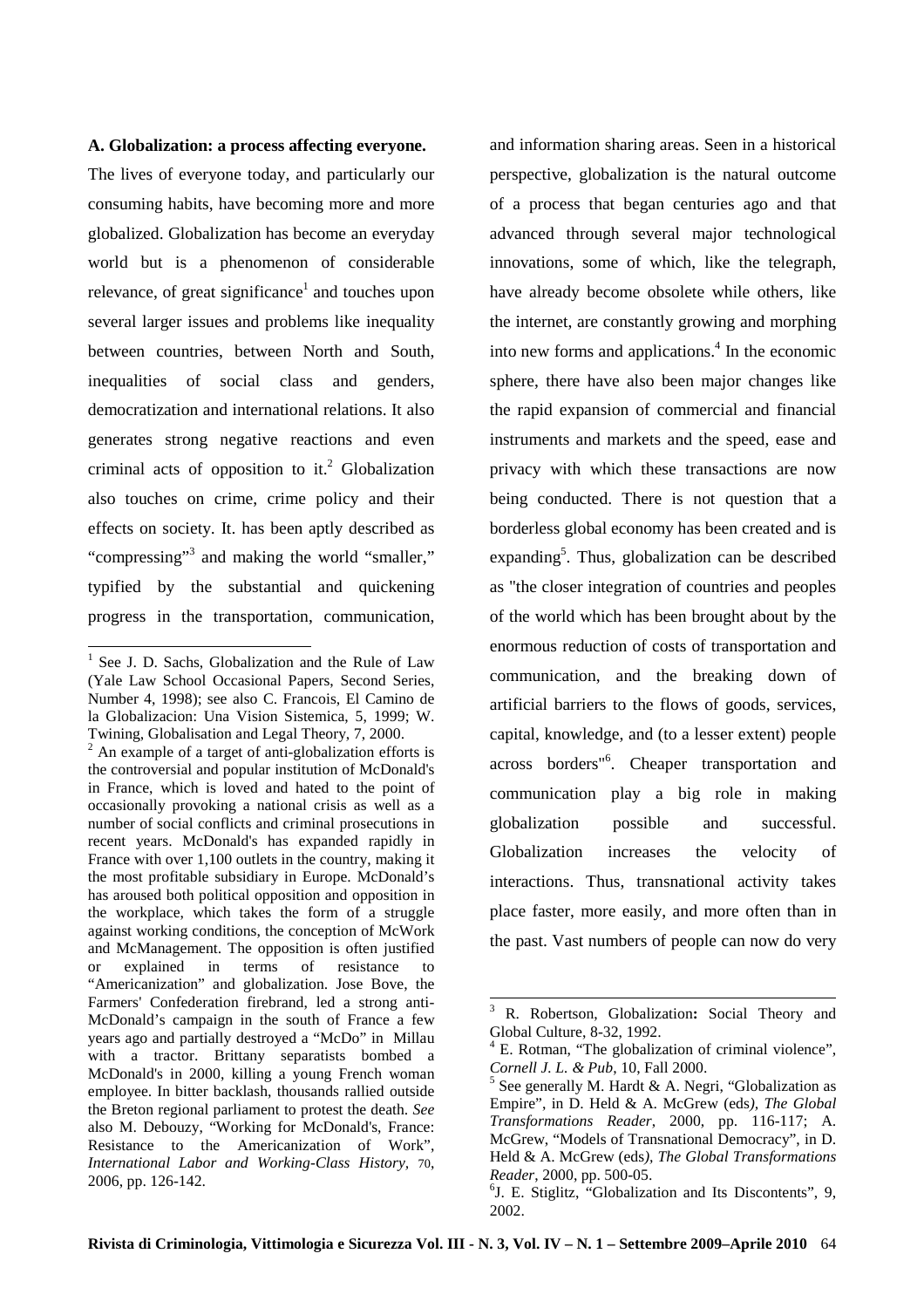often and quickly what few people were able to do only occasionally and slowly in the past<sup>7</sup>.

Among other important consequences of globalization and of the world becoming "smaller", there has also been a growing awareness of the earth as a community, of the existence of a "common good or patrimony of humanity" as an important value to be protected and fostered,<sup>8</sup> and of our duty to be careful stewards of the earth for future generations.<sup>9</sup> This has given impetus and value to fostering human rights, protecting the environment<sup>10</sup>, and improving the overall economic, social and living conditions of fellow humans.<sup>11</sup> Issues like human rights, especially those of women and children, environmental protection, global warming, and of the threat of new and infectious diseases like HIV, AIDS, Ebola, the flu pandemic and others are now recognized as important and operational at the worldwide level. $^{12}$  Globalization and intermediate, serious steps towards it like regionalization, are recognized as supporting the establishment of a

 $\overline{a}$ 

global order founded on democracy and peaceful relations between countries.<sup>13</sup> For example, countries aspiring to belong to the European Union (EU) often acquire first membership in the Council of Europe which promotes democracy, human rights and the rule of law as a precondition to EU membership<sup>14</sup>. Our planet is "shrinking" because problems such as the environment, nuclear weapons, disease, and terrorism are now of global concern, and are thus measured by international law standards.<sup>15</sup> That the world is becoming "smaller" every day strengthens the awareness of interdependence, of the advantages of cooperation and coordination, of the importance of instituting strategic, economic and political alliances while also stressing the importance, value and uniqueness of regional and local culture, music, food and drink, faiths, and mores. It is one of the ironies of today that the more the world is becoming unified and free of various barriers, the more it is also becoming local and protective of tradition, language, customs, local products and their areas of origin.<sup>16</sup> The European Union is a prime example of a successful effort to create an economic and political union while also valuing, protecting and fostering regional differences,

<sup>&</sup>lt;sup>7</sup> P. J. Keenan, "The New Deterrence: Crime and Policy in the Age of Globalization", *Iowa L. Rev.*, 91, January 2006, p. 505.

<sup>8</sup> See Rotman, *supra,* note 5.

<sup>&</sup>lt;sup>9</sup> Symposium: The Multinational Enterprise as Global Corporate Citizen, Sydney M. Cone, III - Moderator, J. E. Alvarez, J. L. Gunmderson, J. R. MacArthur, S. R. Ratner, 2001, 21 N.Y.L. Sch. J. Int'l & Comp. L. 1; *See* also Rotman, *supra*, note 3.

<sup>&</sup>lt;sup>10</sup> A. Bernabe-Riefkohl, "To Dream the Impossible Dream: Globalization and Harmonization of Environmental Laws", *N. C. J. Int'l L. & Com. Reg.*, 20, 2005, pp. 205-206 (stating that the increase in economic globalization is not accompanied by a globalization of environmental protection).

<sup>&</sup>lt;sup>11</sup>Mixed Reception: Culture, International Norms, and Legal Change in East Asia. D. Nelken, "Comment: Signaling Conformity: Changing Norms in Japan and Chaine", *Mich. J. Int'l L.*, Spring 2006, 27, p. 933.

<sup>&</sup>lt;sup>12</sup> Symposium: Global Justice: Poverty, Human Rights, and Responsibilities: Panel 1: Richard W. Miller, Human Rights and Global Responsibilities: Global Institutional Reform and Global Social Movements:

From False Promise to Realistic Hope, 2002, 39 Cornell Int'l L.J. 501.

<sup>&</sup>lt;sup>13</sup> J. Chen, "Pax Mercatoria: Globalization as a second chance at peace in our time", *Fordham Int'l L.J.*, November / December 2000, 24, p. 217. *See* also Rotman, *supra*, note 3.

<sup>&</sup>lt;sup>14</sup>J. Delbrűck, "Globalization of Law, Politics, and Markets-Implications for Domestic Law--A European Perspective", *Ind. J. of Global Legal Stud.*, 9, 1993, pp. 14-19.

<sup>&</sup>lt;sup>15</sup> See J. A. Cohan, "Sovereignty in a Post-sovereign World", *Fla. J. Int'l L.*, 18, 2006, pp. 907-910.

<sup>&</sup>lt;sup>16</sup>S. A. Riesenfeld, "Symposium 2003: International Money Laundering: From Latin America to Asia: Who Pays?"; Lan Cao, "The Transnational and Sub-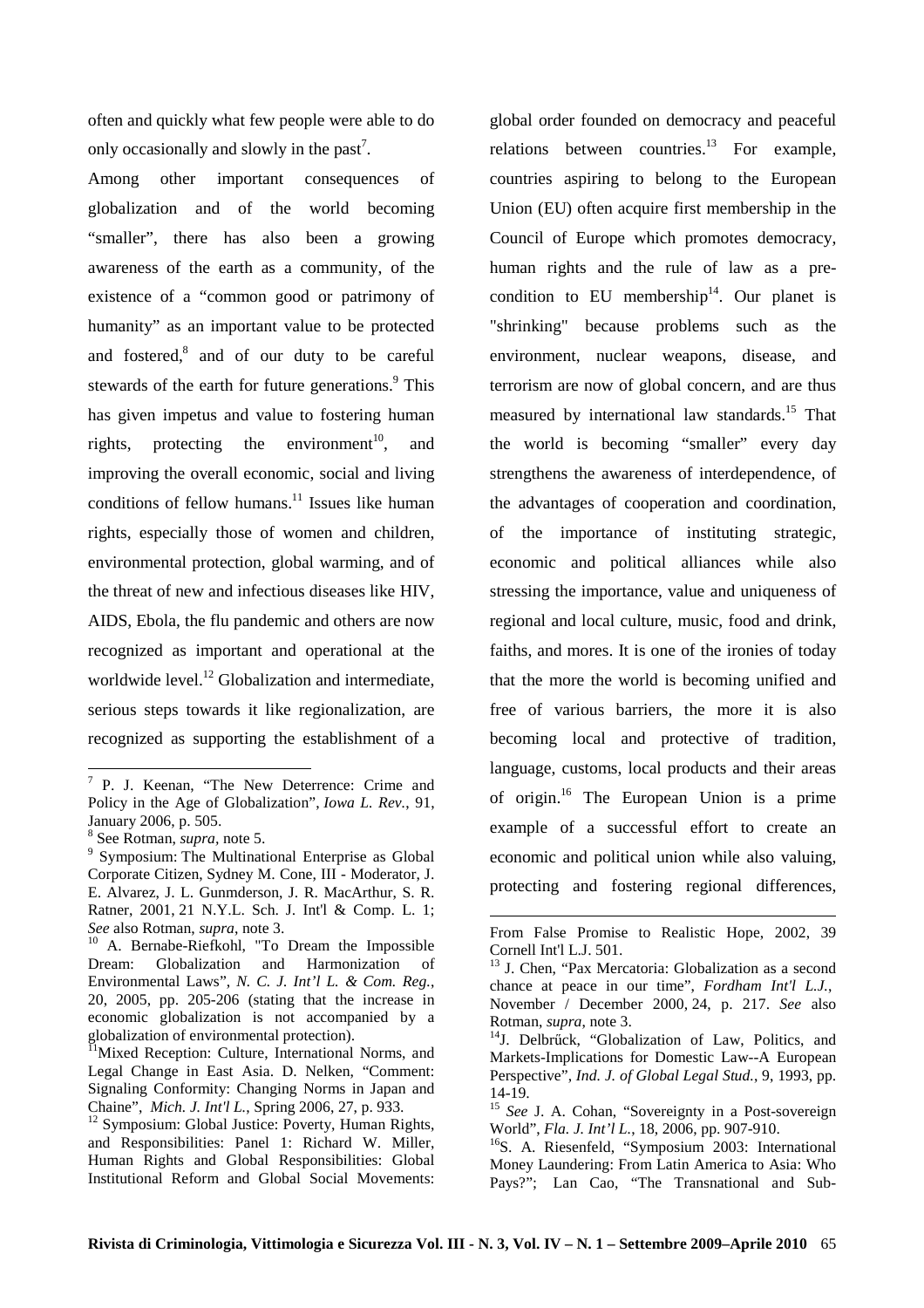products, and cultures. Even more importantly, globalization or at least regionalization are also seen as guaranteeing peace among nations united and interdependent through trade, commerce, various exchanges, and an increasing web of interpersonal relations made possible, as in the EU, by the free movement of people, goods, capital and services.<sup>17</sup>

Globalization and the growth of international commerce, the exporting of jobs from more developed regions of the world to underdeveloped ones, thus creating employment and revenue, the remittances of emigrants that sustain their families, relatives, and at times literally their countries back home, the advances in farming, production of crops and food, medicine and surgery, the growing investment in developing countries, the dizzying speed of today's communications, information and economic transactions and many other phenomena affecting our daily lives and made possible by globalization have vastly improved the way in which most of us live our lives, even though major inequalities still exist between different parts of the world.<sup>18</sup>

 $\overline{a}$ 

Poverty is, after all, a relative concept. For example, in less than 50 years, countries that were net exporters of people through emigration are now the coveted destination of legal and undocumented immigrants from other parts of the world, just as countries that were until recently welcoming jobs outsourced by richer countries where labor was more expensive, are now themselves already beginning to export jobs to still poorer parts of the world and even back to richer ones.

### **B. The negatives in globalization.**

But unfortunately not all consequences of globalization are positive. Globalization can be seen in the advancement of technology, as well as in the global expansion of trade. But these developments that are expected to help us achieve prosperity, freedom, and peace, can also produce social fragmentation, economic dislocations and exacerbate critical vulnerabilities, opening the door to violence and conflict. The more negative aspects of globalization are often attributed to capitalism and labeled as "McDonaldization" and "Americanization"<sup>19</sup>. Threats have become global in scope ironically in great part because of the achievements of increased and more diffused knowledge, powerful and readily available technologies, and the apparently uncontrollable mass movements of people. Ironically, the advances and the improvements in the conditions of daily life for millions of people, especially the increasing wealth across the world (relatively speaking), also have the potential of creating and fostering negative consequences favorable to the

National in Global Crimes", *Berkeley J. Int'l L.*, 2004. *See* also Rotman, *supra*, note 5.

<sup>&</sup>lt;sup>17</sup> See I. Clark, "Globalization and Fragmentation: International Relations in the Twentieth Century", 17, 1997 ("There is pervasive resort to the twin themes of globalization and fragmentation in a wide variety of literature."); Boutros-Boutros Ghali [sic], 50th Anniversary of the United Nations, Vital Speeches, Nov. 15, 1995, at 66 (stating that globalization and fragmentation are the two great forces that will shape the world in the 21st century).

<sup>&</sup>lt;sup>18</sup> For more information on this related to health, see generally, G. J. Annas, "Human Rights and Health - The Universal Declaration of Human Rights at 50", *New England J. Med.*, 339, 1998, p.1778, pp. 1780-81. On globalization in general and its effect on the law, see generally R. Falk, Predatory Globalization: A Critique (1999); P. J. Spiro, "Globalization, International Law, and the Academy", N. Y.U. J. Int'l L. & Pol., 32, 2000, p. 567; B. Stern, "How to Regulate

Globalization?"**,** in Byers M. (ed.), *The Role of Law in International Politics*, 2000, p. 247.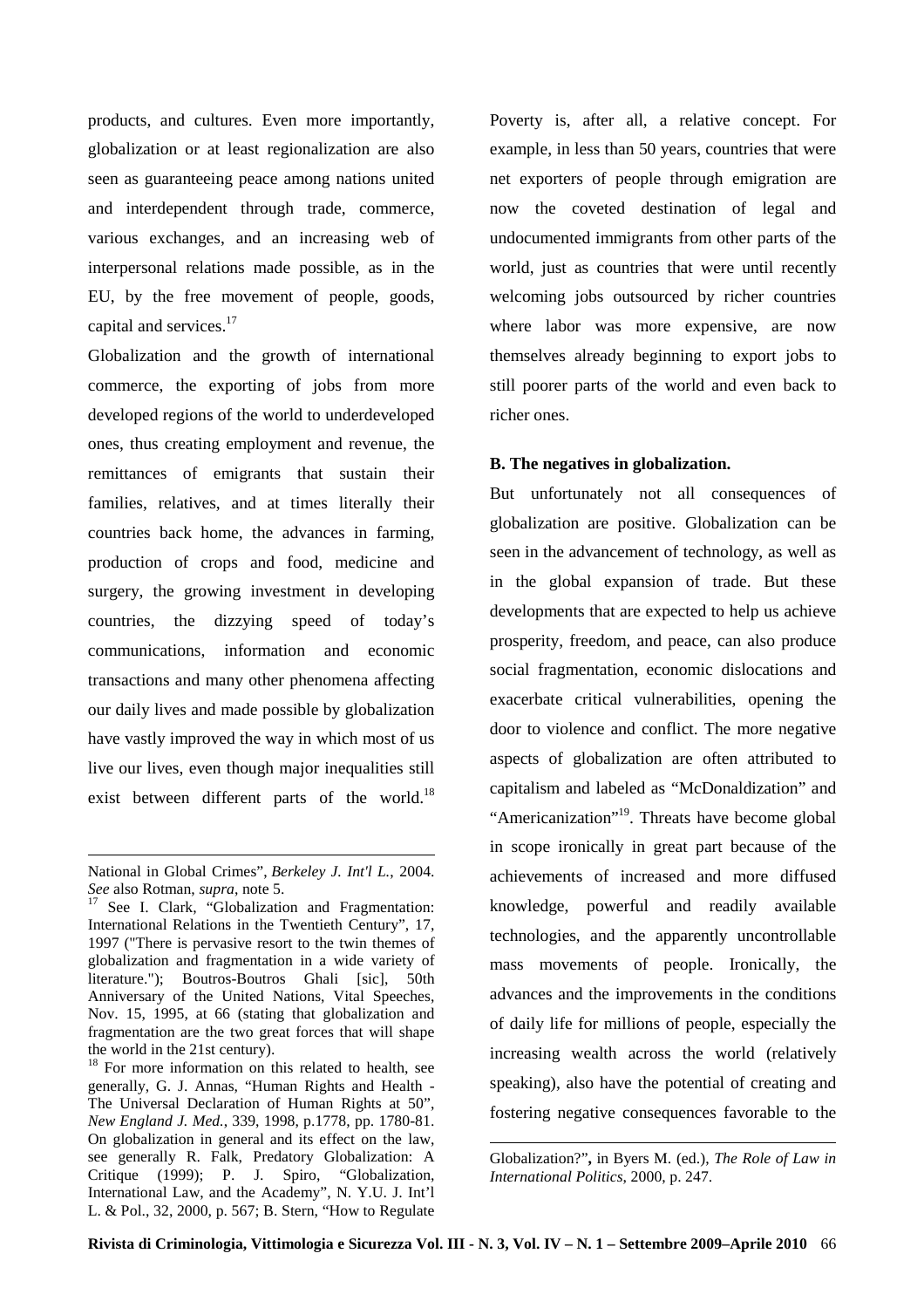flourishing of transnational crime. Globalization has been connected to a range of social problems like poverty, economic and health care inequalities, global crime and corruption, international sex commerce, terrorism $^{20}$  and negative consequences for agriculture and the environment. International criminal networks have been quick to take advantage of the opportunities resulting from the revolutionary changes in world politics, business, technology, and communications<sup>21</sup> that have by-and-large strengthened democracy and free markets, brought the world's nations closer together, and given especially to the European Union and the United States, and also growingly to China, India, Brazil and others, unprecedented security and prosperity. Crime cannot be understood outside of its social context. Consequently, this article is at the same time an attempt at and a plea for comparative contextual analysis.

## **C. Globalization, transnational crime and state power**

During the last two decades, neoliberal globalization has resulted in significant growth in transnational crimes such as global terrorism, trafficking in antiquities, people and drugs, immigrant smuggling, and money laundering. Beyond being pressing social problems, they are the consequences of a significant extension  $\&$ 

 $\overline{a}$ 

reconfiguration of state power on various fronts, resulting from the progressive intersection of the internal and external coercive functions of the political state in ways that have implicated crime control in foreign policy and merged law enforcement with issues of national security.

The dramatic political-economic, social, and cultural transformations shaping the contemporary global environment call for a new approach to transnational crime, one that transcends the verities of orthodox criminology by examining the role of criminal organizations and individuals, and that of political states and their economic partners in the generation of transnational crime. Although globalization has rendered the borders between nation-states less significant in terms of capital and financial flows, the border has simultaneously become an important symbol of state power, fortified against unregulated flows of goods, money, and people. Countermeasures against transnational crime have increasingly treated the boundaries between military and police action, domestic and international law, and criminal justice and international relations as ever more indistinct. In addition, the development and deployment of preemptive countermeasures and the application of retrospective legislation increasingly undermine the distinction between past and present as states "colonize the future" and "rewrite the past."

Border politics, border reconstruction, geographically and temporally mobile borders, and a trend toward "a-national" sites of enforcement are the hallmarks of state responses to transnational crime and the conditions leading to transnational crime. Globalization's challenge

<sup>19</sup> G. Ritzer, The Globalization of Nothing 2*,* Thousand Oaks CA: Pine Forge Press, 2007, pp. 21-30.

<sup>&</sup>lt;sup>20</sup>Symposium: Corporate Governance, Stakeholder Accountability, and Sustainable Peace : Keynote Address; L. Lim, "Terrorism and Globalization: An International Perspective", *Vand. J. Transnat'l L.*, 35, March 2002, p. 703.

<sup>21</sup> I. Garger, **"**Merchants of Mayhem Why the biggest beneficiaries of globalization may be pimps, drug runners and other crooks", *Time International* (Asia ed.). New York, Vol. 166, Iss. 19, Nov 7, 2005, p. 74.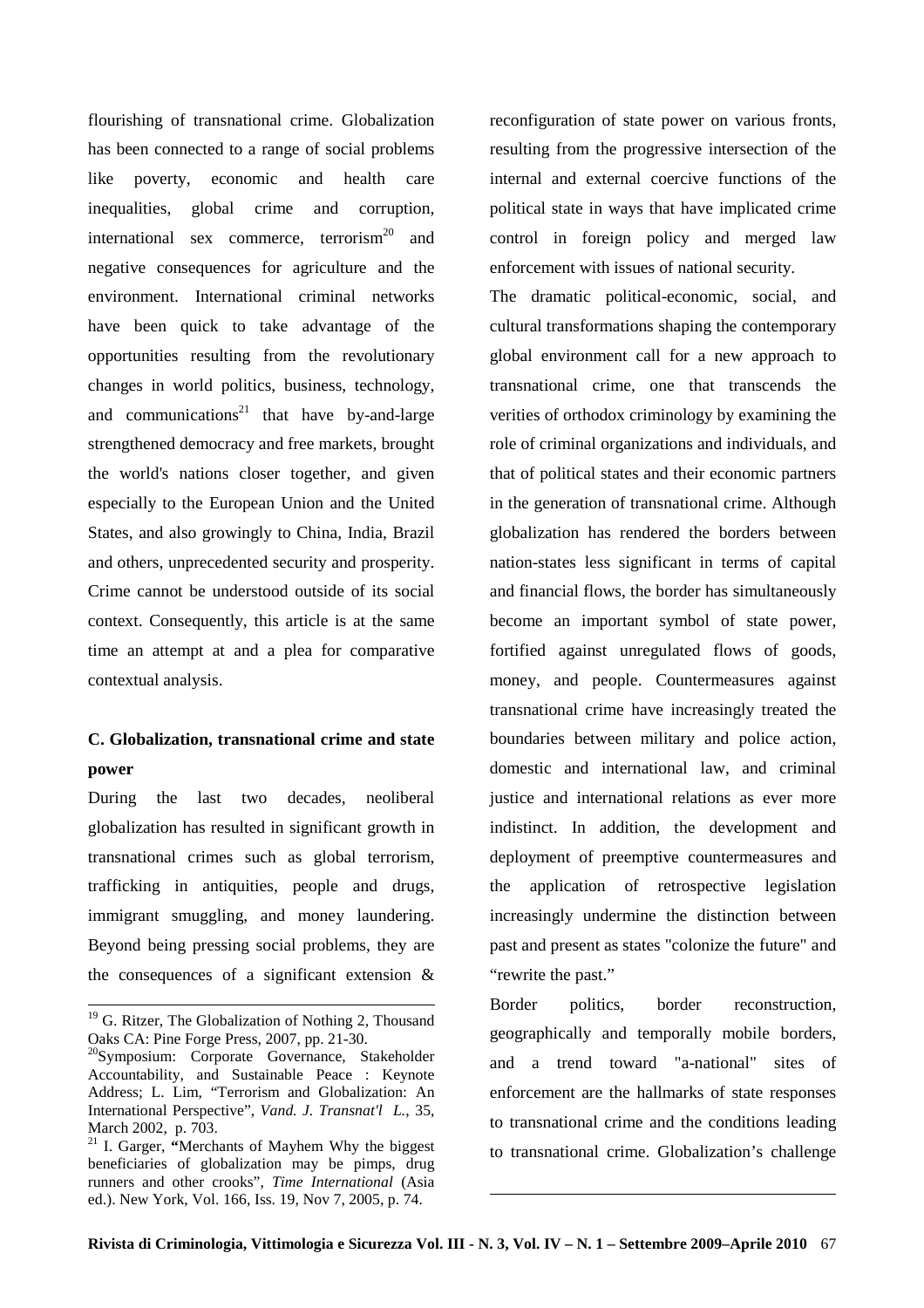to geographic and temporal borders has been matched and reflected by challenges to the boundaries that historically marked the limits of sovereignty, citizenship, and nation-state. In as yet relatively unexamined ways, these shifts are evident in the nature of transnational crime, & animated through state responses to it.

### **D. Key factors favoring transnational crime.**

Some of the more important developments and influential factors in the last twenty years or so are:

*1. The changed post-Cold War landscape.* The end of the Cold War resulted in the breakdown of political and economic barriers not only in Europe but also around the world. This change opened the way for substantially increased trade, movement of people, and capital flows between democracies and free market countries and the formerly closed societies and markets that had been hampered by Soviet power. The end of the Cold War also brought with it an end to superpower jockeying for power in other regions of the world. This relative peace has allowed international criminals to expand their networks and increase their cooperation in illicit activities and financial transactions. Moreover, the collapse of the Soviet Union, just as the overthrow of Saddam Hussein did in Iraq, threw thousands of state employees onto the labor market. All sorts of operatives were now unemployed: secret police, counterintelligence officers, special-forces commandos and border guards, along with homicide detectives and traffic cops. They were trained in skills that are quite valuable to organized crime including surveillance, forging documents, smuggling, eliminating people, knowing how to access and extort from key

people in banking, finance, transport and security, creating networks and blackmail. The demise of the Soviet Union also ensured a steady supply of women for Western Europe and other markets and gave criminal gangs profitable areas for their activities like the sex trade, smuggling of cigarettes and other goods, drug trafficking and  $more^{22}$ .

*2. Economic and trade liberalization.* Increasing economic interdependence has both promoted and benefited from reforms in many countries opening or liberalizing state-controlled economies with the intention of boosting trade and becoming more competitive in the global marketplace. Criminals have taken advantage of transitioning and more open economies to establish front companies and quasi-legitimate businesses that facilitate smuggling, money laundering, financial frauds, piracy of intellectual property, identity theft and other illicit ventures. Bilateral or multilateral economic agreements reducing trade barriers in North America, Europe, Asia, and other regions of the world have substantially increased the volume of international trade. Criminal and terrorist groups<sup>23</sup> have taken advantage of the high and growing volume of legitimate trade to smuggle along drugs, arms, people and other contraband across national boundaries. At the same time liberalized financial and commodities markets have offered lucrative new opportunities for criminal syndicates, facilitated by the wide-open possibilities offered by the use of computers and of the internet.

<sup>22</sup> M. Glenny, *McMafia: A Journey through the Global Criminal Underworld*, London, Knopf, 2008.

<sup>23</sup>A. Lambert, "Underground Banking and Financing of Terrorism", *Fla. J. Int'l L.*, 15, 2002, pp. 9-12.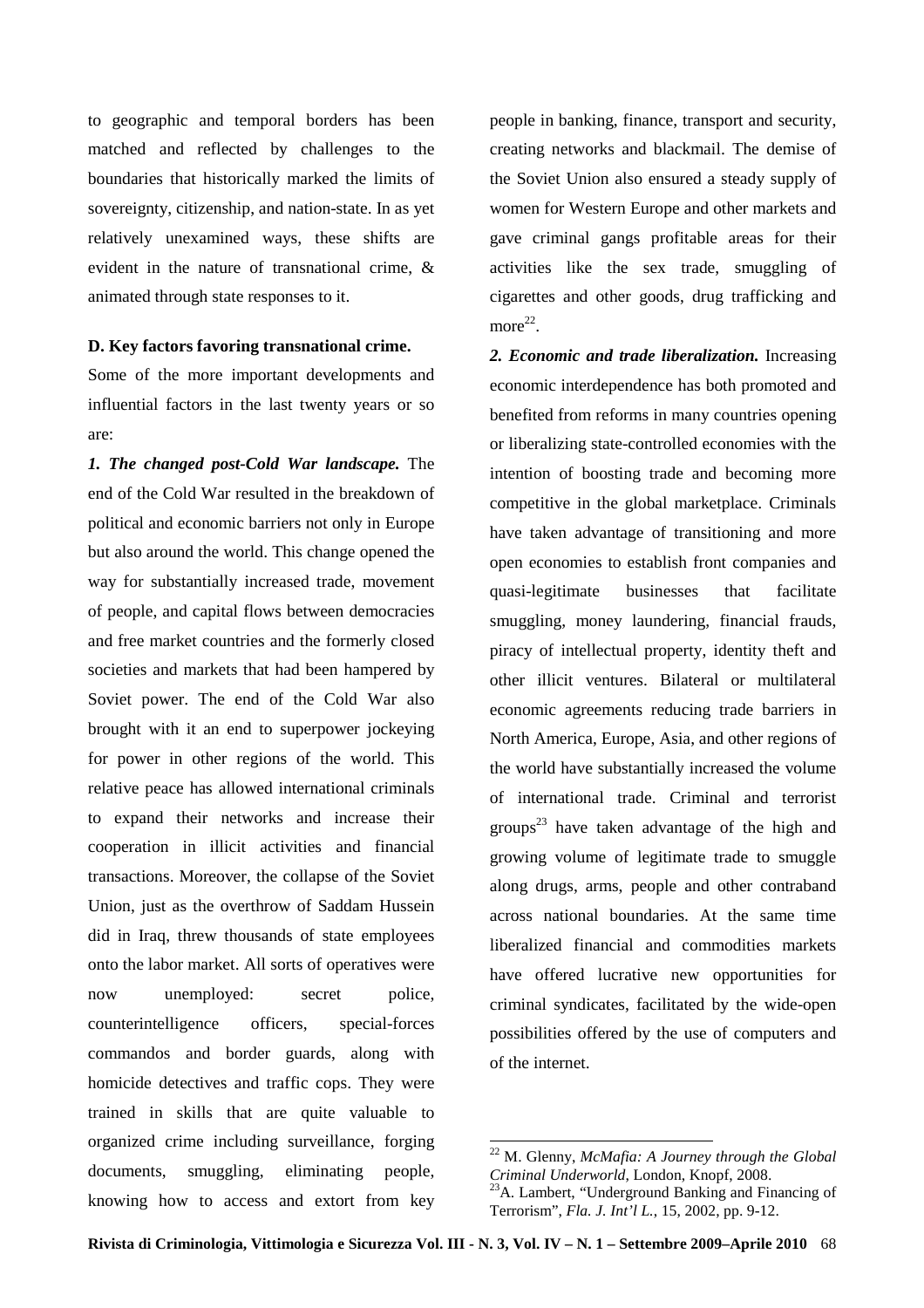*3. Technological advances.* The last decade has presented revolutionary advances in information and communications technologies that have brought the world closer together. Modern telecommunications and information systems that underpin legitimate commercial activity in today's fast-paced global market are as easily used by criminal networks as they are by legal businesses. Commercially available and constantly improving state-of-the-art communications equipment greatly facilitates international criminal transactions-including making deals and coordinating the large volume of illicit trade<sup>24</sup>. In addition to the reliability and swiftness of communications, constantly evolving and improving technology, like for example disposable phones, also affords criminals considerable security and being shielded from law enforcement detection<sup>25</sup>.

4. Through the *use of the World Wide Web and of related technology* (computers, Blackberry, cell phones etc.), international criminals have an unprecedented capability to obtain, process, and protect information and sidestep law enforcement investigations. They can use the interactive capabilities of advanced computers and telecommunications systems to plot marketing strategies for drugs and other illicit commodities, to map the fastest and most efficient routes and methods for smuggling and moving money in the financial system, and to create false trails to

 $\overline{a}$ 

mislead law enforcement or banking security. International criminals also take advantage of the speed and magnitude of financial transactions and the fact that there are few safeguards to prevent abuse of the system to move large amounts of money without scrutiny. Some criminal organizations also appear to be adept at using technology for counterintelligence purposes and for tracking law enforcement activities. Identity theft and cybercrime in general are certainly on the increase today and represent a serious threat to individuals, companies and entire countries.

*5. Globalization of business.*<sup>26</sup> The revolution in modern telecommunications and information systems and the lowering of political and economic barriers that have so greatly quickened the pace, volume, and scope of international commerce are being exploited on a daily basis by criminal networks worldwide. International criminals are attracted to major global commercial and banking centers<sup>27</sup> where they take advantage of gateway seaports and airports, the high volume of international trade, the concentration of modern telecommunications and information systems, and the presence of major financial institutions. They count on avoiding close scrutiny of their activities because of the importance that businesses and governments give to facilitating commercial and financial transactions and the rapid transshipment

 $24$  See, for example, D. M. Hughes, Council of Europe, *Final Report: Group of Specialists on the Impact of the Use of New Information Technologies on Trafficking in Human Beings for the Purpose of Sexual Exploitation,* 2003. available at a state at a state at a state and a state at a state at a state at a state at a state at a state at a state at a state at a state at a state at a state at a state at a state at a state at a state at a st http://www.uri.edu/artsci/wms/hughes/eg-snt\_final\_report.

 $25$  F. N. Baldwin, Jr., "Organized Crime, Terrorism and Money Laundering in the Americas", *Fla. J. Int'l L.*, 2002, 15, pp.17-18.

 $26$  P. F. Drucker, "The Global Economy and the Nation-State", *Foreign Aff.*, Sept./Oct. 1997, at 159, 163. See also G. Thompson, "Economic Globalization?", in D. Held (ed.), *A Globalization World? Culture, Economics, Politics*, 2000, p. 108. 27

www.academicmind.com/unpublishedpapers/business/. ../2005-04-000aaf-just-in-time-inventorymanagement.html; www.ashland.edu/~rjacobs/m503jit.html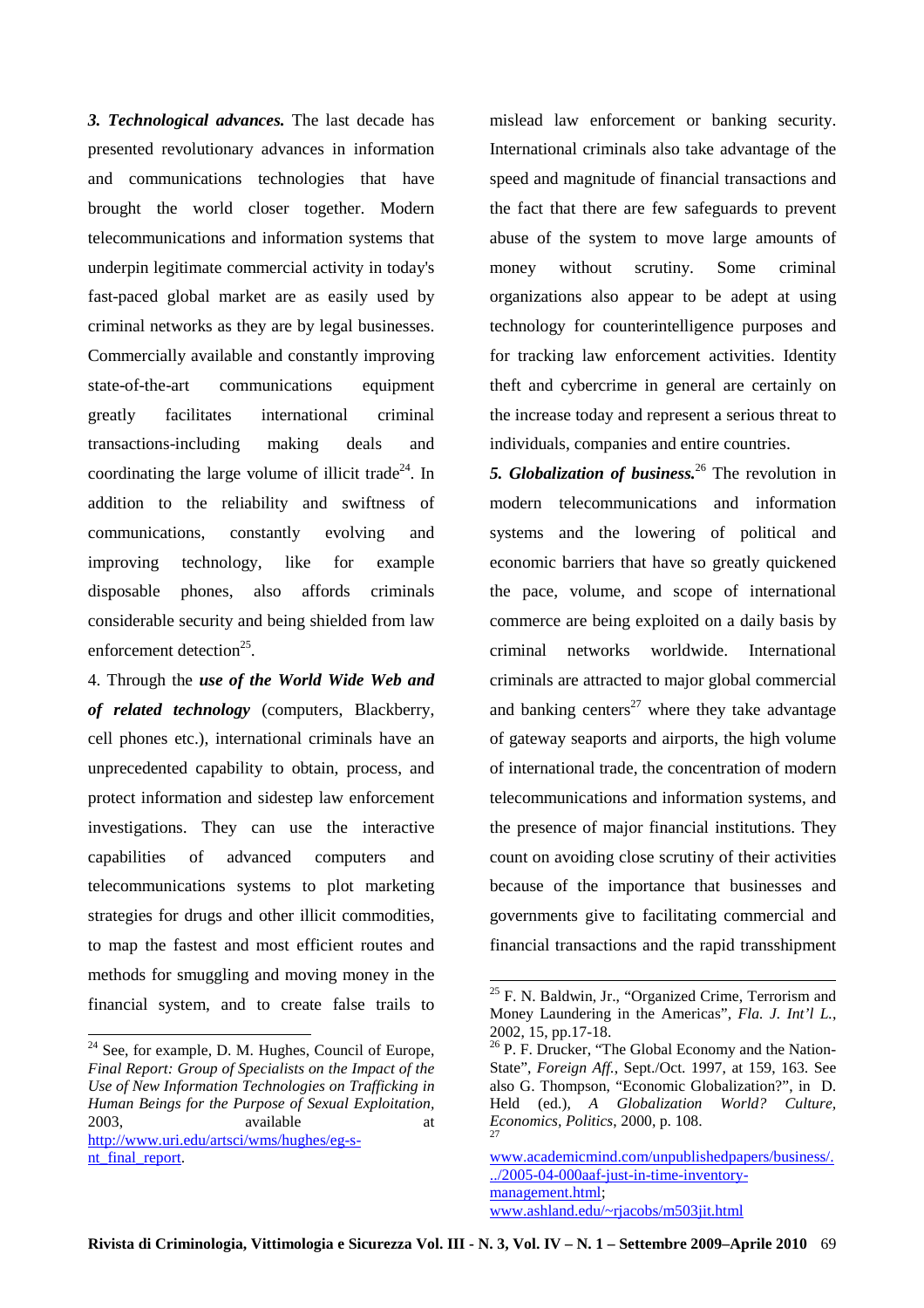of products, especially for export. Thus, ironically, the shipping speed made possible by computer software, and best symbolized, for example, by the "just on time" inventories which make sizeable savings and expedited service possible, also helped transnational crime ship its products quickly and undetected, taking advantage of the elimination of thorough inspections in the interest of boosting commerce and the speed of delivery<sup>28</sup>.

*6. Explosion in international travel.* With the breaking down of international political and economic barriers, the globalization of business, and the lowering of the cost of international travel (this may be changing now with the skyrocketing cost of fuel), there is more freedom of movement. International transportation of goods and services is also easier and cheaper. The proliferation of air transportation connections and the easing of immigration and visa restrictions in many countries to promote international commerce and lucrative tourism, $^{29}$  especially within regional trade blocs, have also facilitated criminal activity. In the past, more limited travel options between countries and more stringent border checks made crossing national boundaries difficult for international criminals. Now, criminals have great many choices of travel routes and can arrange itineraries so as to minimize risk. Border controls within many regional economic blocs -such as the European Union - have for the most part and normally, disappeared. Even where there is still an international border, like between Mexico and the

 $28$ See for example, fcw.com/Articles/2008/07/02/Commerce-versussecurity.aspx; www.cargolaw.com/z.tcl395.html<br>29 www.articlesbase.com/.../statistics-expects-growthfor-tourism-worldwide-500803.html*;* Wahab S. and U.S.A., traffic in both directions through the border is quite heavy as well. About 700,000 persons cross that Mexico-U.S. border every day along with 150 million vehicles a year and over 5 million shipping containers<sup>30</sup>. This great volume of traffic and trade into the United States provides international criminals tremendous opportunities to smuggle contraband -including drugs and counterfeit products- into the country, as well as to illegally export firearms, stolen vehicles, and other contraband overseas. But these classical developments that attract organized crime and its ability to adapt and exploit new situations and opportunities also impact society at large and in turn give reason to and revenues for transnational crime to flourish. International political economy scholarship has posited a criminal underside of globalization facilitated by technological change, broad patterns of state liberalization of trade and capital flows, and the rise of global markets. $31$ There are also liberal arguments conceptualizing transnational organized crime as the epitome of capitalism within this illicit global economyembracing laws of supply and demand in the global marketplace and challenging the very integrity of the territorial state, basically mirroring on the illegal side the role and function played worldwide by multinational corporations on the  $legal side<sup>32</sup>$ .

J.J.J. Pigram (eds.), *Tourism, Development and Growth,* London, Routledge, 1997. <sup>30</sup> www.dallasfed.org/eyi/global/0109border.html

<sup>&</sup>lt;sup>31</sup> Friman H. R., "Globalization's Poster Child: Transnational Organized Crime and the Triumph of Liberalism?" *Paper presented at the annual meeting of the International Studies Association, Hilton Hawaiian Village, Honolulu, Hawaii Online* from http://www.allacademic.com/meta/p70570\_index.html *<sup>32</sup>* M. Findlay, *The Globalisation of Crime: Understanding Transitional Relationships in Context,* Cambridge, Cambridge University Press, 1999.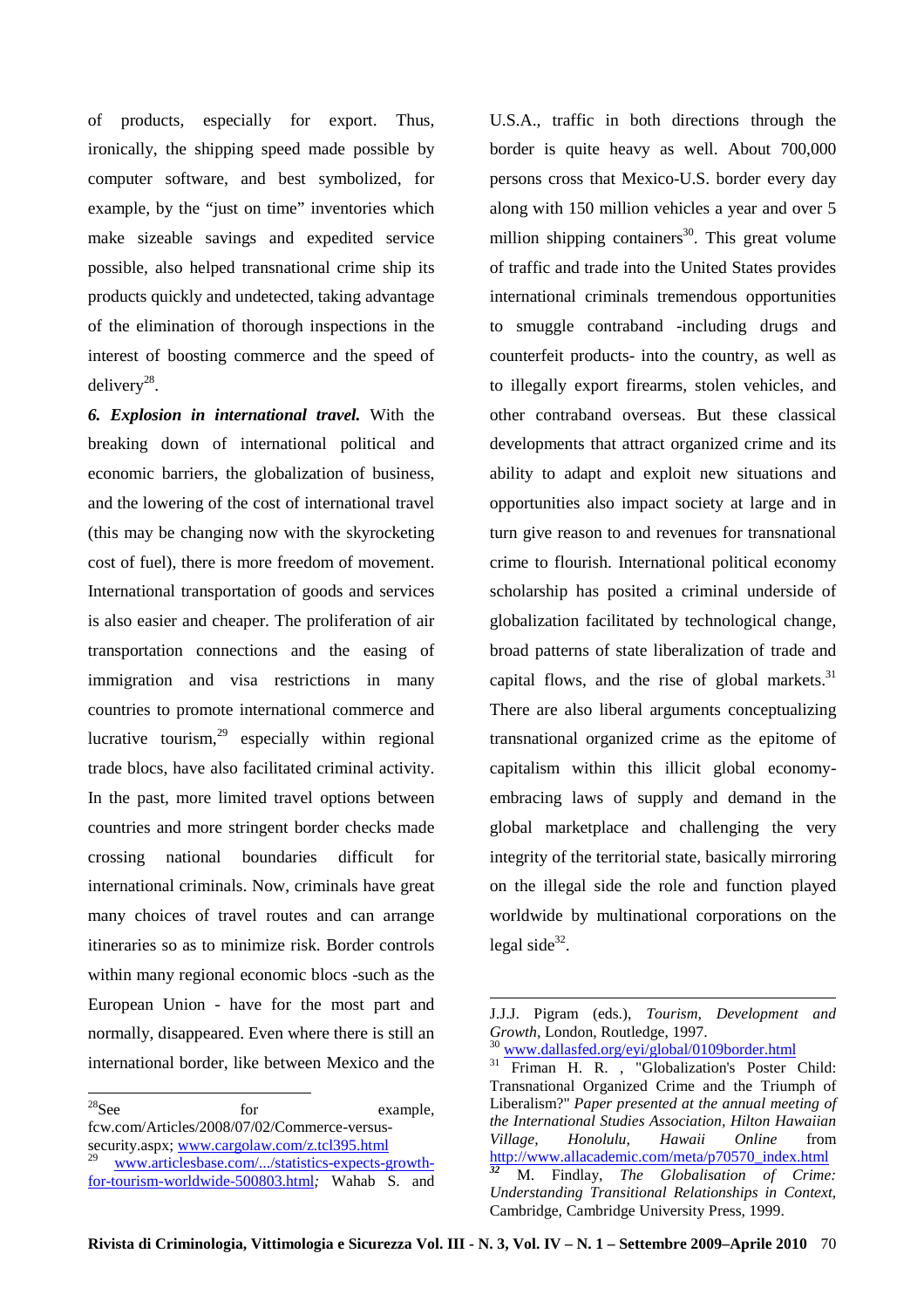# **E. Positiv**e **developments with negative repercussions.**

The most important general trends that favor transnational crime are:

*Increasing prosperity and improvements in the financial, housing, communications, information, travel, educational, and power of acquisition circumstances of vast numbers of people across the world and especially in areas previously under-developed.*

When people have more money to spend, are better informed on what is available, are aware of fashion trends worldwide, buy into the hedonistic, glamorous, self-affirming, self-rewarding, and sexually charged values and lifestyle of today, then the demand for all sorts of goods and services skyrockets. The problem is that not all goods and services desired are available legally. At times they are forbidden for morality,  $accessibility$  or protectionist reasons<sup>33</sup>. Moreover not everyone can afford the legally sanctioned version of those goods and services, be it a Prada bag, a Piaget watch or an original CD/DVD. It is at this point that organized transnational crime can provide the goods and services that millions clamor for. Thus, ironically, the overall steady improvement of the human condition coupled with the ease of shipping, travel, communications, information, transfer of funds, and abolition of many borders create some of the best conditions for transnational crime to be established and flourish<sup>34</sup>. The same goes for prostitution<sup>35</sup>,

 $\overline{a}$ 

human trafficking, traffic in organs, antiquities, exotic animals and their organs etc. The growing relative affluence of people in many parts of the world make it so that local people find certain forms of employment not attractive any more nor paid well enough to maintain the lifestyle they feel they are entitled to. This promptly creates an unstoppable demand for labor to be imported from poorer parts of the world, at times neighboring countries, most often illegally. The illegality is also a function of the slowness of the law to update itself and adapt to rapidly changing conditions on the terrain. It is also a function of powerful vested interests that control levels of employment in order, for example, to sustain high wage and compensation levels for the locals. At the same time, when advanced economies, like the EU and the USA, succeed through various trade agreements and the backing of the World Trade Organization (WTO) to open world markets to their goods but at the same time continue to provide large protectionist subsidies to their own agricultural sectors, they fatally undermine, even destroy, food production in developing countries unable to compete on world markets because their food is too expensive when compared to that sold by the European Union and the United States<sup>36</sup>. This in turn creates a vast army of the

*Perspectives,* Wageningen, Wageningen Pers, 1997.

 $33$  inks.jstor.org/sici?sici=0026-

<sup>2234(194905)47%3</sup>A7%3C1032%3ASPSAJF%3E2; www.answers.com/topic/scarcity-1

<sup>34</sup> F. Shanty, P. P. Mishra (eds.), *Organized Crime: From Trafficking to Terrorism,* Santa Barbara CA, ABC CLIO (Greenwood Press), 2007.

<sup>&</sup>lt;sup>35</sup> See for example, "High Priced Prostitutes Sharing in India's New Prosperity"; www.iht.com/articles/2008/09/14/business/escort.php <sup>36</sup> M. Scoppola**,** "Multinationals and agricultural policy in the EC and USA", Istituto Nazionale di Economia Agraria, Via Barberini 36, 00187, Roma, Italy. Available online: inkinghub.elsevier.com/retrieve/pii/030691929598546 Z *;* F. Brouwer, P. Lowe, *CAP and the Rural Environment in Transition: a Panorama of National*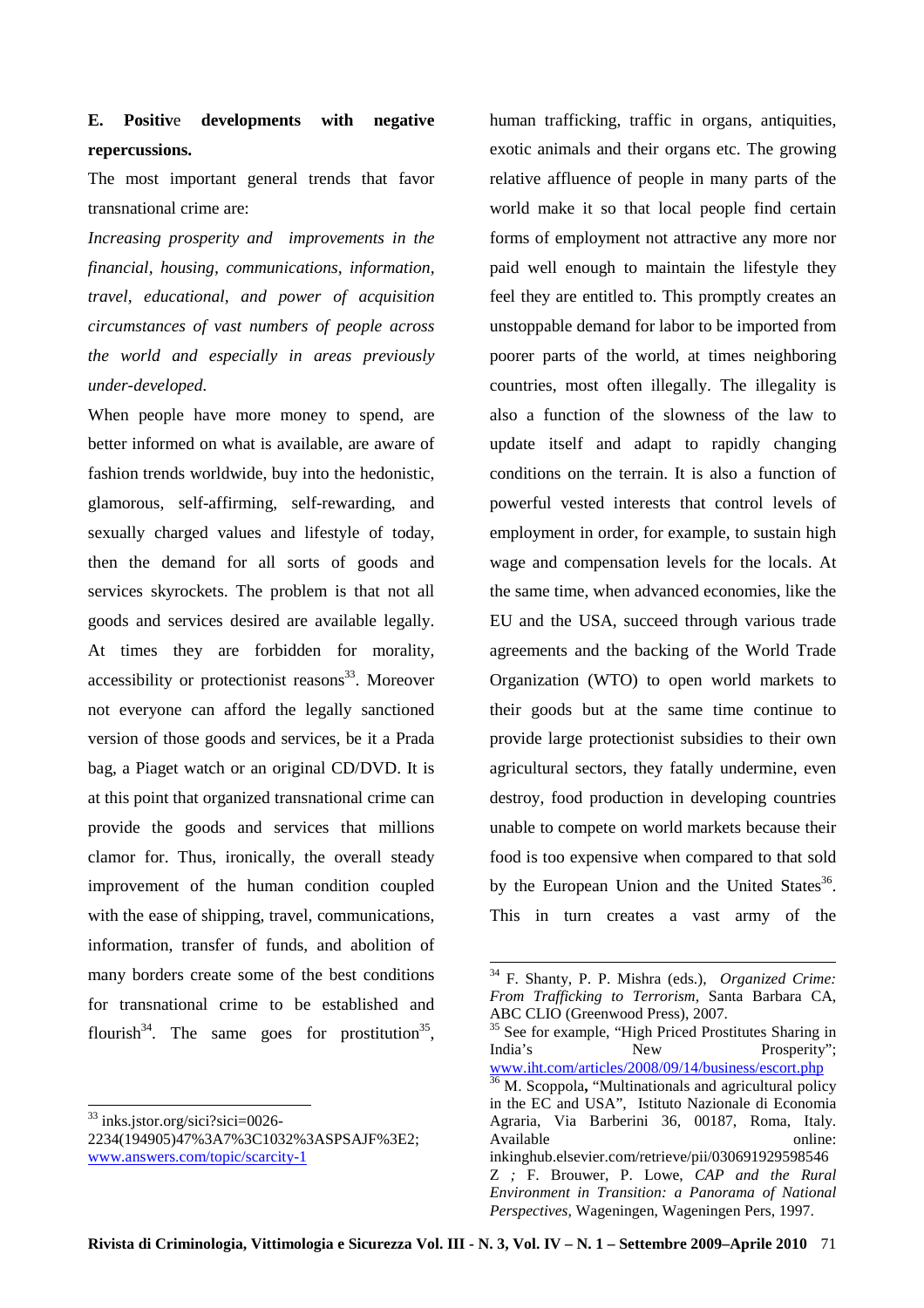dispossessed and the desperate and, consequently, a lucrative market in illegal immigration and prostitution $3^7$ . Thus, almost perversely, progress in some areas of life for millions of people that creates the financial ability to improve one's dwelling, lifestyle, education, travel, and station in life generally; that allows more leisure time and recreational choices; that stresses the importance and dignity of each individual to the detriment of the obligations to the group; that eliminates certain religious and cultural barriers, thus making possible a freer and less constrained lifestyle and contact between the genders, can also unleash an enormous and almost insatiable demand for goods, services, capital and labor that can be satisfied only through illegal or criminal means by transnational crime because of its scarcity, high price or illegality<sup>38</sup>. Transnational crime is taking full advantage of all the most recent technological, travel, communications, shipping and financial advances to satisfy those needs. But it is not always necessarily crime. It can be legitimate or at least "semi-legitimate." For example, globalization in general and the rapid development of some countries like China and

 $\overline{a}$ 

<sup>38</sup> An indication of the powerful and insatiable demand for goods and services, even if unaffordable, is the dramatic financial crisis that affected especially the United States in late 2008 caused in great part by the so-called "toxic loans" that is real estate loans by financial institutions to people who did not have the money to pay them back. Thus the crisis was fueled by both the insatiable demand for goods beyond their reach by consumers eager to live the "good life" even if they could not afford it and the greed and irresponsibility of banks and Wall Street institutions offering credit without verifying the borrower's ability to repay the loan, wanting to derive maximum financial gains without in the end taking responsibility for it. The U.S. taxpayer is now saddled with an enormous

India, that then become formidable competitors, and the ensuing need to cut costs in other countries to compete internationally, has justified moving manufacturing plants to areas where labor laws protecting workers may be weaker or unenforced and where wages are quite  $\text{low}^{39}$ . Manpower for these factories, located at times in remote areas of the world or hidden in the very heart of American or European metropolises, is often provided through criminal enterprises but also through legal labor suppliers, both engaging in unsavory practices like the buying and selling of human beings, indentured servitude, human trafficking, smuggling, or sending people to work under appalling conditions<sup>40</sup>. The line between legal and illegal, legitimate and criminal is often quite difficult to discern in situations like this when vast amounts of money are at stake, when the "national good" is in play and can be used as a justification, and a whole human chain of decision makers and bureaucrats are vulnerable to bribery<sup>41</sup> and corruption<sup>42</sup> and are known to actually engage

 $37$  M. Lehti and K. Aromaa, "Trafficking for sexual exploitation", in M. Tonry*, Crime and Justice: A review of research,* Chicago, 2006, pp. 133-227.

debt, calculated at the end of September 2008 as the cost of two Iraq wars at least.

<sup>&</sup>lt;sup>39</sup> Anecdotal evidence and case law corroborate the belief that most corporate human rights abuses occur in the developing world. See, e.g., Doe I v. Unocal Corp., 395 F.3d 932, 937-39 (9th Cir. 2002); Evan Clark, Advocacy Group Finds Violations at Bangladesh Apparel Factory, Women's Wear Daily, Oct. 26, 2006, at 14.

<sup>40</sup>Commission on Human Rights, Interim Report of the Special Representative of the Secretary-General on the Issue of Human Rights and Transnational Corporations and Other Business Enterprises, 62d Sess., 27, U.N. Doc. E/CN.4/2006/97 (Feb. 22, 2006) (prepared by J. Ruggie), available at http://www.ksg.harvard.edu/mrcbg/papers/JGR%20Interim%

<sup>20</sup>Report%20to%20the%20UN.pdf.

 $^{41}$  See K. M. Meessen, "Fighting Corruption Across the Border", Fordham Int'l L. J., 18, 1995, p. 1647 ("Times of transition are times of corruption.")

<sup>&</sup>lt;sup>42</sup> P. M. Nichols, "Regulating Transnational Bribery in Times of Globalization and Fragmentation", *Yale J. Int'l L*, 24, Winter 1999, 257.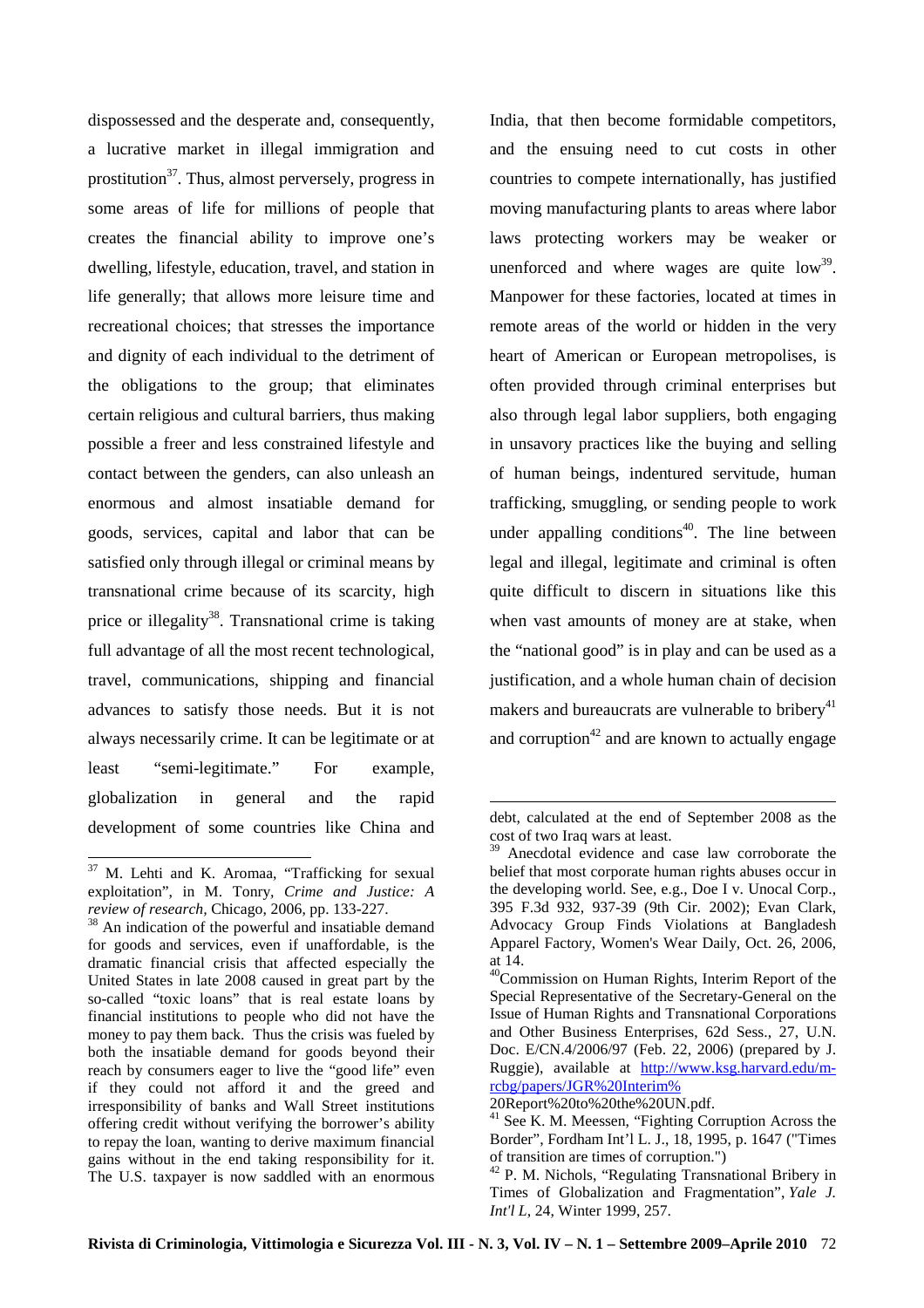in corrupt practices<sup>43</sup>. There are those who argue that global economic and legal conditions foreshadow an increase in corporate human rights abuses because corporate actors can avoid liability under most existing legal theories while they simultaneously increase their operations across the globe<sup>44</sup>. In the absence of congressional action on the issue of corporate human rights abuses, the United States could become the world's largest underwriter of private torturers and the largest consumer market for abusive producers<sup>45</sup>. This regrettable conclusion would occur, despite its obvious repugnance to American and global values, because international and domestic law as currently interpreted offer little in the way of deterrence for non-state actors who are abusive of human rights<sup>46</sup>.

# **F. Vulnerability of countries to globalized crime.**

Globalization under its various forms can also impact the behavior of countries and ensnare them in the wide network of globalized crime. Several major vulnerable areas come readily to mind.<sup>47</sup>

*The first is indeed labor.* While countries may sign and ratify all sorts of treaties, including human rights and labor conventions (the International Labor Office (ILO) has introduced

 $\overline{a}$ 

about 200 different treaties and conventions), $48$ they may turn a blind eye and even favor the illegal smuggling and trafficking in human beings taking place in or out of their territory<sup>49</sup>. Why? When it comes to smuggling people out in very populated countries, with high levels of poverty in rural areas and of unemployment of unskilled workers in urban areas, this relieves the pressure on the government to create jobs, to develop the needed infrastructure in non-urban regions and to reduce poverty and unemployment. Second, some countries tolerate or even approve of illegal emigration because those workers going abroad will eventually begin to send back money earned there to support their family of origin. This can amount to billions of dollars<sup>50</sup>. There are countries in Central America that would not be able to survive economically without the "remesas" (remittances) sent back home by their citizens working legally or illegally abroad<sup>51</sup>. Every major player gains: the government of the exporting

<sup>&</sup>lt;sup>43</sup> J. Iontcheva Turner, "Transnational Networks and International Criminal Justice", *Mich. L. Rev.*, 2007, 105.

<sup>44</sup>J. McKenzie, "The Limits of Offshoring--Why the United States Should Keep Enforcement of Human Rights Standards In-House," *Ind. L.J.*, 2008, 1121.

<sup>&</sup>lt;sup>45</sup>S. Pillay, "And Justice for All? Globalization, Multinational Corporations, and the Need for Legally Enforceable Human Rights Protections", *U. Det. Mercy L. Rev.*, 81, Summer 2004, 489.

<sup>46</sup> *Id.* at 1139.

<sup>&</sup>lt;sup>47</sup> E. Rotman, "The globalization of criminal violence", *Cornell J. L. & Pub. Pol'y* 1, 10, 2000.

 $\overline{a}$ <sup>48</sup> www.ilo.org/ilolex/english/convdisp1.htm

<sup>49</sup> Zhang S., *Smuggling and Trafficking in Human Beings,* Westwood CT, Greenwood, 2007.

<sup>50</sup>Alternative remittance systems (ARSs) are also linked to transnational crime. Money associated with the drug trade is laundered through ARSs in Hong Kong, China, India, Indonesia, Nepal, Pakistan, the People's Republic of China, the Republic of the Philippines, Sri Lanka, Thailand, Turkey, and Vietnam. Remittance systems in India, Sri Lanka, and Turkey encounter profits from smuggling. The Indian system also launders funds from smuggled gold and precious stones, terrorism, and corruption. The ethnic banking systems of Hong Kong, China, Indonesia, Japan, and the Republic of the Philippines are used to launder illegal gambling profits, and the proceeds of human traffic, including alien smuggling and ransom, are washed through alternative remittances in India, Japan, the People's Republic of China, the Republic of the Philippines, Vietnam. L. C. Carroll, Alternative L. C. Carroll, Alternative Remittance Systems: Distinguishing Sub-Systems of Ethnic Money Laundering in Interpol Member Countries of the Asian Continent (Jan. 31, 2003), available at the state of the state at  $\alpha$ http://www.interpol.com/public/FinancialCrime/Money

Laundering/EthnicMoney/default.asp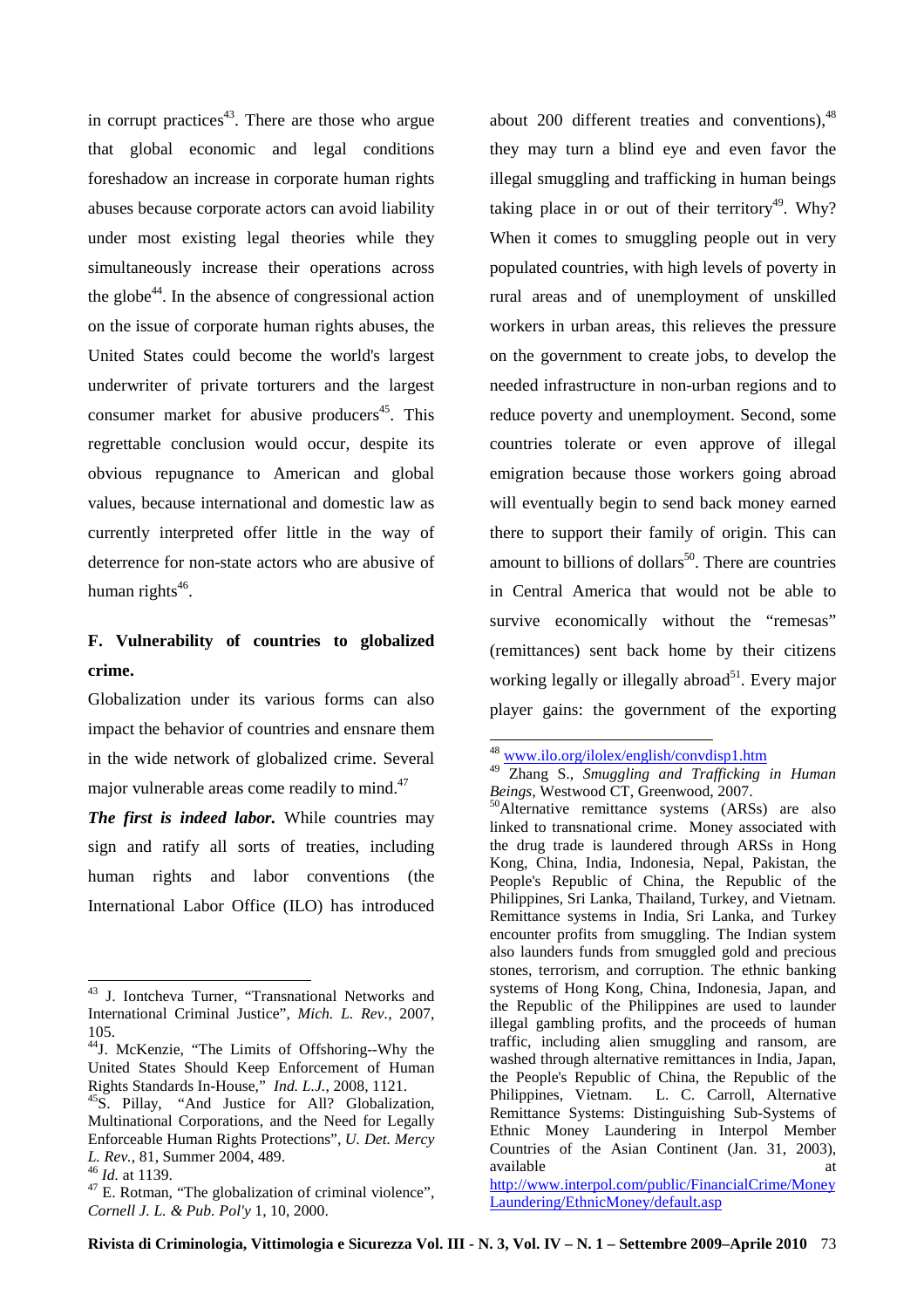country because it relieves unemployment and, with the remittances, it fuels their economy. Employers (and they are not any more just Western employers) appreciate the cut-rate labor provided and the submissive position of undocumented workers that can be dismissed at will and actually turned over to the authorities for repatriation, if they make too many demands. The family or villages that pooled their money to send a worker abroad also like it, because the investment is returning dividends.

This financial link may at times influence a government to turn a blind eye or to not enforce the law against human trafficking too zealously because of the obvious financial benefit to be derived $52$ . Some countries are suspected of funding NGOs supposedly working in the problem area -- trafficking of women, children, people in general - with the actual mandate of projecting a positive image of the government as if it is making major strides to resolve the problem. At times, if especially needed, powerful and professional lobbyists are hired to stave off criticism and sanctions. But we are not talking here necessarily of overt corruption or of open approval. The support can be quiet and even tacit but it thwarts any serious effort to stop the trafficking of human beings,<sup>53</sup> especially women and children, for sexual exploitation, and of laborers for factories and for the agricultural, tourism, and the unskilled services sectors of the

 $\overline{a}$ 

economy of the receiving country<sup>54</sup>. The agricultural, farming, tourism, restaurants, and hotels sectors are often those most strongly opposed to a meaningful reform of immigration laws,<sup>55</sup> especially amnesties and regularizing undocumented immigrants. These sectors of the economy earn more money and exercise much more control when dealing with a vast pool of undocumented, unskilled, eager, if not desperate, compliant, competing, highly disposable and cheap workers than with legal immigrants who have a better chance of possibly enforcing their rights, earn at least minimum wage, maybe belong to a union, and have some standing when expecting the protection of the law and of the authorities<sup>56</sup>. At times these situations are also created through the illogical aspects of globalization. For example, the European Union has a labor shortage and an aging population that is not being replenished because of low birthrates. At the same time, restrictive immigration policies remain in force and are actually just now being tightened<sup>57</sup>. The result? Another wide opportunity, almost an open invitation, for

<sup>&</sup>lt;sup>51</sup> remesasydesarrollo.org/

<sup>&</sup>lt;sup>52</sup>A.l Schwartz, "Sex Trafficking in Cambodia", *Colum. J. Asian L.*, Spring 2004, 17, 371; G. Chang, "The Global Trade in Filipina Workers", in S. Shah (ed.), *Dragon Ladies: Asian American Feminists Breathe Fire*, 1997, 132, 135.

<sup>53</sup> I. Wolffers, *Migration, human rights, and health,* New York, Elsevier, 2003.

<sup>&</sup>lt;sup>54</sup>B. Crossette, "UN Warns that Trafficking in Human Beings is Growing", *N.Y. Times*, June 25, 2000, at A10. Trafficking in children has also increased. The Center for Protection of Children's Rights estimates that as many as 800,000 children worldwide are in prostitution. In India alone, UNICEF estimates that there are approximately 400,000 to 500,000 child prostitutes. Manuel Castells, End of Millennium 155 (1998).

<sup>&</sup>lt;sup>55</sup>18<sup>th</sup> Annual Corporate Law Symposium: David Weissbrodt, Corporate social responsibility in the international context: Business and Human Rights, Fall, 2005, 74 U. Cin. L. Rev. 55.

<sup>56</sup>L. Cata Backer, "Multinational Corporations, transnational law: The United Nations' norms on the responsibilities of transnational corporations as a harbinger of corporate social responsibility in international law", *Colum. Human Rights L. Rev.*, Winter 2006, 37, 287.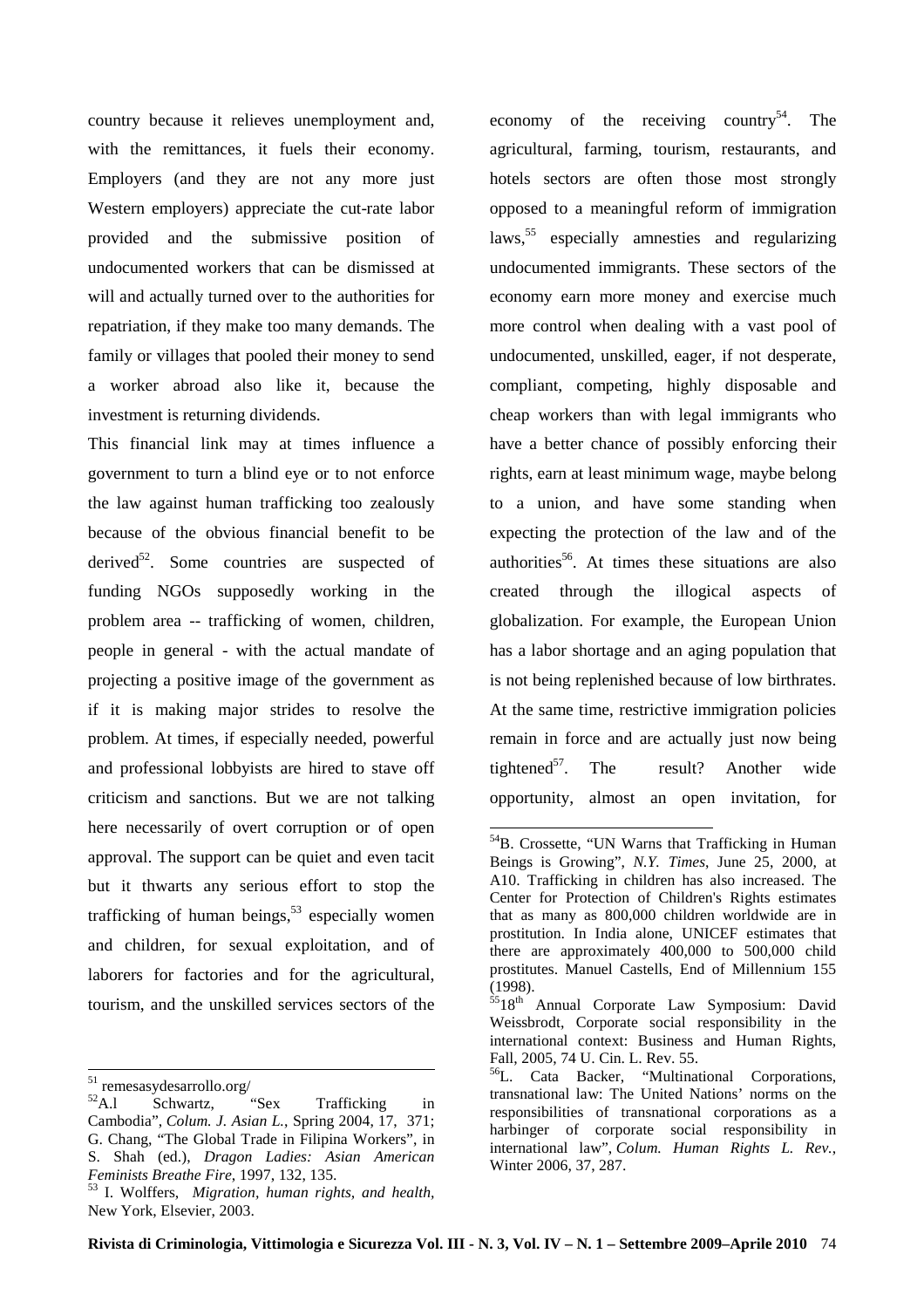transnational criminal enterprises to earn more profits smuggling undocumented workers into the  $EU^{58}$ . Thus, clearly, not all the consequences of globalization are positive.

### **G. Globalization and "violent commodities".**

Globalization facilitates demand and supply of certain types of commodities that can elicit considerable violence as they are traded.<sup>59</sup> This violence ranges on a continuum of acts and areas that includes murder and serious wounding, psychological harm, and damage to other living creatures and to the environment<sup>60</sup>. One of the best examples are the so-called "blood diamonds" from West Africa. The diamond, we all know, is a stone artfully marketed as an essential symbol of love, caring, fidelity and engagement to millions of women involved in a relationship they hope will lead to marriage. The engagement ring is one of the most coveted trophies many women dream to finally display to friends, family and coworkers. It is not uncommon today for a woman in the U.S. to expect a diamond engagement ring in the range of \$20,000 to \$50,000. And the DeBeers of the world are astutely investing in promoting what they call "the diamond experience" and in exporting this "requirement" to countries where it is still not a widespread custom. We all know of the 1000s of people who were killed, cruelly mutilated, their limbs often cut off with a machete, displaced, raped, abandoned,

 $\overline{a}$ 

especially the elderly and children now without parents or a family, in the name of those who controlled diamond mines and their traffic in West and Central Africa.<sup>61</sup> Yet, calls to boycott diamonds as gift in rings, watches, necklaces, pendants etc. have mostly fallen over deaf ears. The blood diamond trade prospers because demand not only continues unabated but is actually expanding. There are other major examples of criminal activities substantially increasing because of more widespread prosperity and therefore growing affordability and demand. One is the commerce in rhinoceros' horns. Prohibited under the Convention on International Trade in Endangered Species  $(CITER)^{62}$  a thriving illegal market operates in China, Taiwan, South Korea, Thailand, Vietnam, Macau and Yemen. Rhino horns are smuggled overland through Nepal, Tibet and Burma to China, by international crime syndicates. This trade has been illegal in China since 1993. Reportedly a horn can earn \$20,000 per kilogram on the black market. A horn can weigh between 500 grams and 3 kilograms, depending on the age of the animal. Poachers who actually kill the rhino may earn only \$1,000 per horn which is still a large sum in their economy. The quest for these horns, sought after because in traditional Chinese medicine they are believed to increase sexual vigor and endurance,<sup>63</sup> has transformed the areas where the

<sup>57</sup>H. Overbeek, "Neoliberalism and the Regulation of Global Labor Mobility", *Annals Am. Academy Pol. Social Science*, 74, May 2002, 581.

<sup>58</sup> Feld S., "Active Population Growth and Immigration Hypotheses in Western Europe", *European Journal of Population*, 2000, 16, pp. 3–40.

<sup>59</sup> See E. Rotman, *supra,* note 5.

<sup>60</sup>A. Y. Seita, "The Role of Market Forces in Transnational Violence", *Alb. L. Rev.*, 60, 1997, pp. 635-637.

<sup>61</sup> www.un.org/peace/africa/Diamond.html

<sup>62</sup> www.CITES.org

 $63$  There is no scientific basis for this belief. The rhino horn is mostly composed of keratin also common in nails, hair, skin and teeth. This fact however does not curb the increasing demand for it.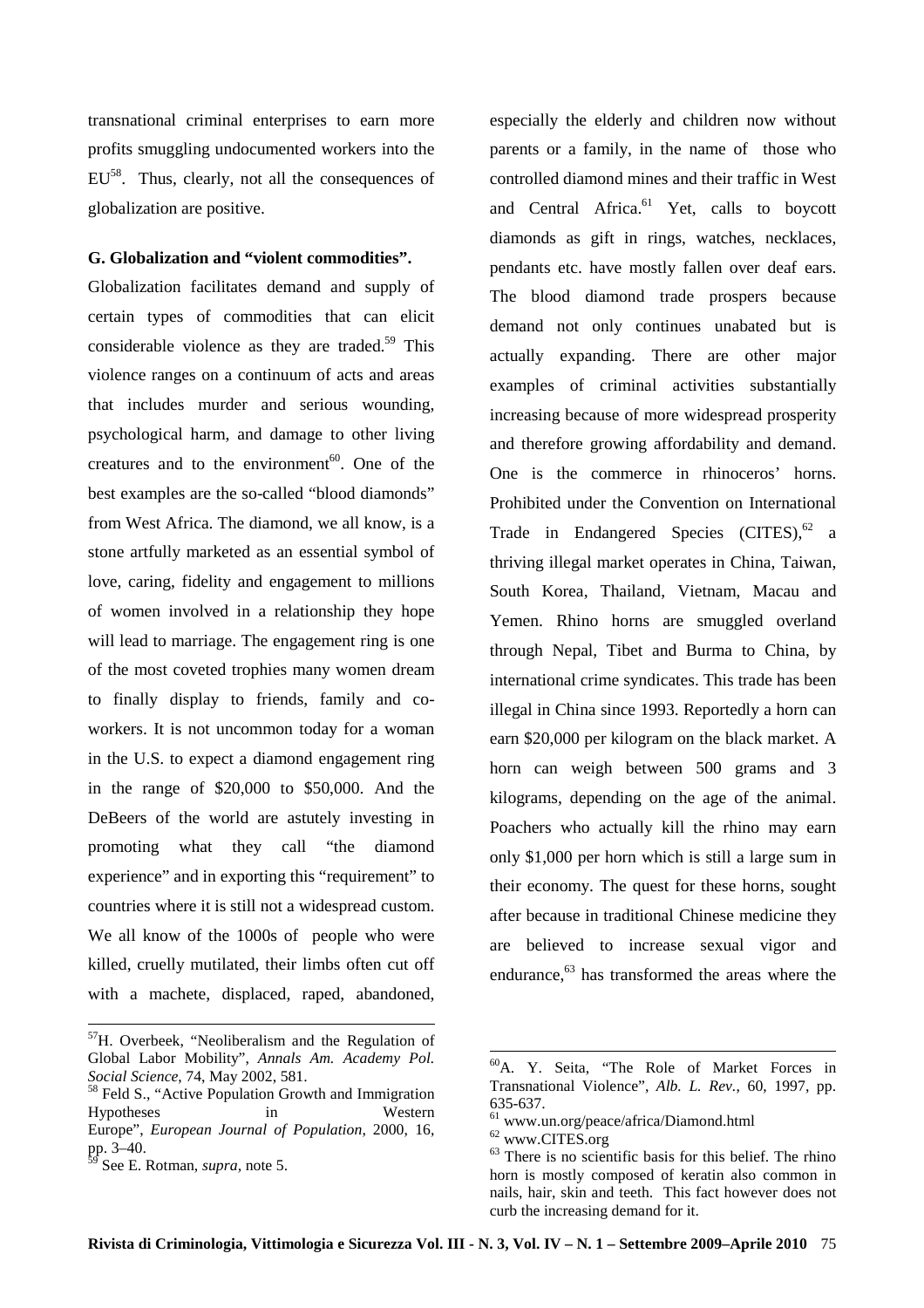rhinoceros live into killing fields<sup>64</sup>. Poaching has exploded especially with increased wealth spreading in China. Only 2,400 rhinos remain in the world. Tiger penises are thought to have aphrodisiacal powers as well, especially in Korea, Vietnam and Indonesia. Endangered Sumatran tigers are especially killed for this item that can fetch \$5,000 in the case of a white tiger. Bear gallbladders and elephants' feet are also poached. It is estimated that 23,000 elephants were illegally killed last year and 20 tons of ivory smuggled. A foot can fetch \$675 and more, depending on its size. The same is true of shark fins used to make gourmet soup reportedly sold for \$150 a bowl and fashionable at wedding banquets in China and Japan. The tailfin of a whale shark can cost  $$10,000$ <sup>65</sup>. Once prohibitively expensive but for the very rich, now it is affordable by many and thus the demand and the slaughter have increased exponentially. It is estimated that thirty-eight million sharks are killed every year for this reason alone, the rest of the carcass left to rot unused, even though the taking of fins is prohibited in 60 countries.

### **H. Drugs and violence in a globalized context.**

Users may perpetrate crimes of violence to raise the money to buy drugs. Traffickers and suppliers use violence for a variety of reasons: to obtain and defend their control and possession of the commodity, to protect their shipments, to guarantee themselves a market free of competitors, to distribute the goods, and to protect

their earnings. Other areas where there is a strong violent component are human trafficking, prostitution, arms sales, illegal deforestation and the seizing of land. This is of course nothing new. The so-called "discovery of America" by the Europeans started one of the bloodiest land grabs in recent history in the Americas. In Asia, in the 1800s the Opium Wars represented the climax of a trade dispute between China under the Qing Dynasty and the United Kingdom. British smuggling of opium from British India into China and the Chinese government's efforts to enforce its drug laws erupted in conflict. China's defeat in both wars forced the government to have to tolerate the opium trade that benefited the British and their balance of trade with China. Colonial wars and other conflicts, including the current ones in the Middle East, have also been defined in terms of guaranteeing more powerful or technologically advanced countries the control and monopoly over free labor, raw and precious materials, and energy sources, to ensure the continuation of their high level of living at the expense of the people and resources of the occupied lands.

## **I. The globalization of problems.**

There is no doubt that today most problems impacting a country or a group of countries become global almost instantly. Economic problems and downturns spread from country to country. An economic crisis in the United States or the European Union (EU) quickly impacts the rest of the world $^{66}$ . The same is true with health epidemics (at one point recently there was world mass fear of a chicken flu pandemic), cross border

<sup>64</sup> <sup>64</sup> www.ecoafrica-travel.com/.../rhino-threatened-byhunting/ 65

*www.flmnh.ufl.edu/fish/sharks/innews/Galapfin2002.ht m*; sports.espn.go.com/outdoors/general/news/story?id; www.nola.com/news/.../pictures\_of\_a\_local\_spear\_fish .html

<sup>66</sup> "Is Financial Globalization Beneficial" In: ideas.repec.org/p/nbr/nberwo/11891.html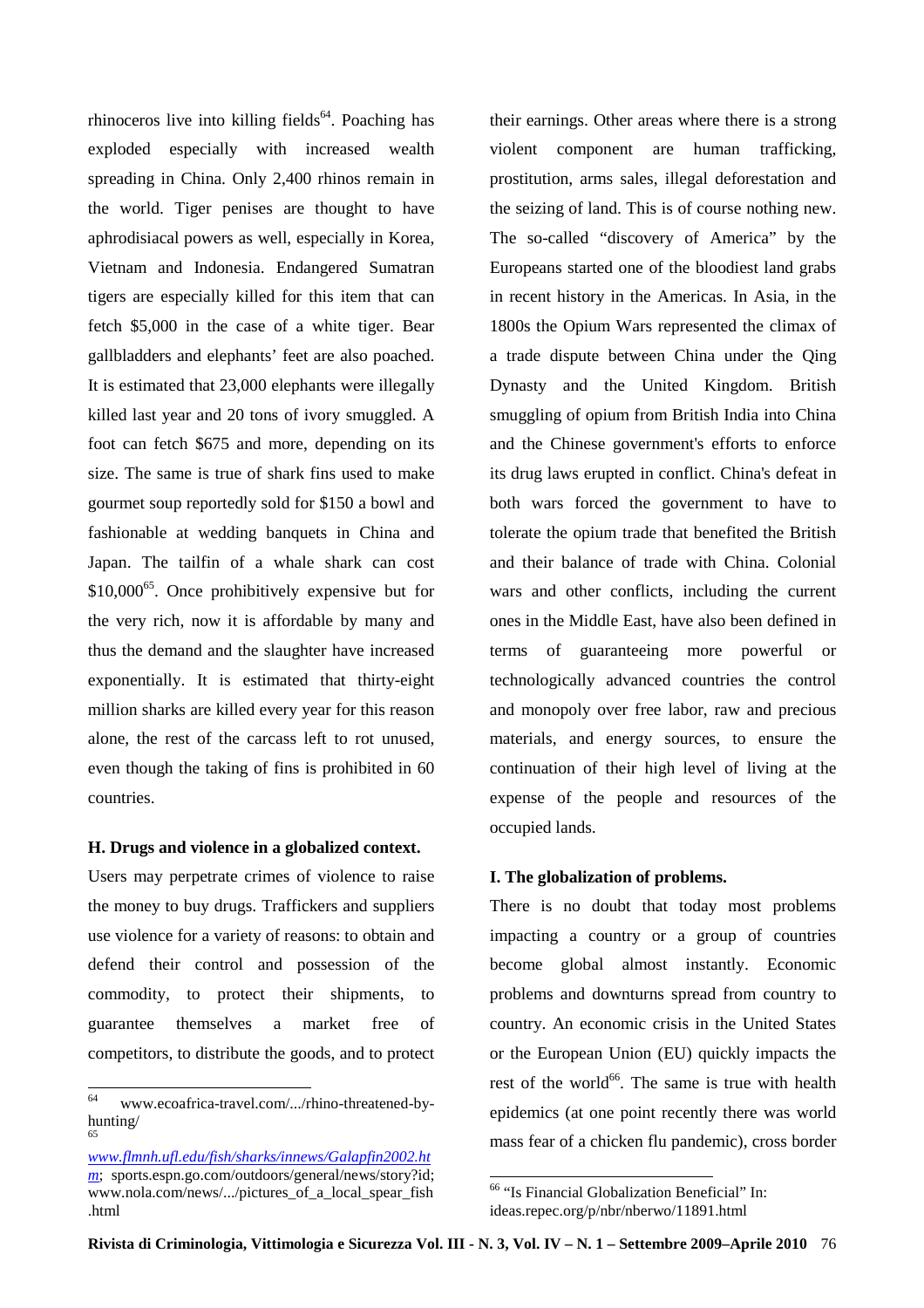environmental problems and pollution, atomic energy, the depletion of the ozone layer, global warming, tsunamis, hurricanes, typhoons, tornadoes, earthquakes, computer viruses and piracy of intellectual property. None of these problems stop at national borders; all can potentially impact wide regions of the world $^{67}$ . No doubt the instant and live coverage of news from all over the world for 24 hours/7days a week has played a crucial role in making the world a small village indeed and in magnifying crises and problems at times many times over. We can see this at work now even during U.S. presidential election campaigns with candidates trying to garner international support: John McCain traveling to South America; Barack Obama to Iraq, Afghanistan and Europe; candidates for the presidency of Mexico and of Argentina traveling to the U.S. and more.

### **J. Crime: from a local to a global event.**

One of the major changes brought about by globalization has especially been about crime<sup>68</sup>. Until now, crime has always been mostly a local event<sup>69</sup>. The majority of murder victims know their killers; most abused children know their abusers; theft victims generally only have to look in their own neighborhoods to find the thieves. "The poor prey on the poor," it is often said, to stress that criminal most often victimize their neighbors. And intimate crimes, like sexual assault, are described as mostly occurring between

 $\overline{a}$ 

acquaintances, often in the victim's own apartment, and intra-racially, that is again impacting mostly people close to the victimizer. Crime is local also in the way it is controlled<sup>70</sup>. In federal countries, like the United States, it is the states, not the federal government, that prosecute the largest number of criminal cases. Law enforcement budgets may depend at least in part on monies from the central federal government, but enforcement priorities are decided  $locally<sup>71</sup>$ . Although, for example, there are varying degrees of coordination among different law enforcement agencies from various states in the United States and also between agencies from different countries, crime remains mostly a local problem<sup>72</sup>. Globalization is changing this in ways that have not yet been fully explored. While crime as an event will always possess a substantial local component with officials and victims normally reacting to it in the place where it occurs, it is rapidly becoming more and more of a transnational phenomenon. Increasingly, an activity that is regulated or proscribed in one country because it is deemed dangerous or unwanted can become more common in other, neighboring countries<sup>73</sup>. The difference is that in

 ${}^{67}P$ . Schiff Berman, "From International Law to Law and Globalization", *Colum. J. Transnat'l L.*, 43, 2005, 485.

<sup>68</sup>M. Cherif Bassiouni, "Introduction: The Future of International Criminal Justice", *Pace Int'l L. Rev.*, Fall 1999, 11, 309.

<sup>69</sup>P. J. Keenan, "The New Deterrence: Crime and Policy in the Age of Globalization", *Iowa L. Rev.*, January 2006, 91, 505.

<sup>70</sup> ezinearticles.com/?Crime-Control-Strategies-Myth,- Magic-and-Metaphor&id=770418

 $71$  S. A. Riesenfeld, Symposium 2003, International Money Laundering From Latin America to Asia, Who Pays?; Mariano-Florentino Cuellar, "The Mismatch Between State Power and State Capacity in Transnational Law Enforcement", *Berkeley J. Int'l L.*, 22, 2004, 15.

S. A. Riesenfeld, Symposium 2003: International Money Laundering from Latin American to Asia. Who pays?; Lan Cao, "The Transnational and Sub-National in Global Crimes", *Berkeley J. Int'l L.*, 22, 2004, 59

 $73$  This can take place at the local level too like when vigorous police action against prostitution or drug trafficking in one section of a city simply displaces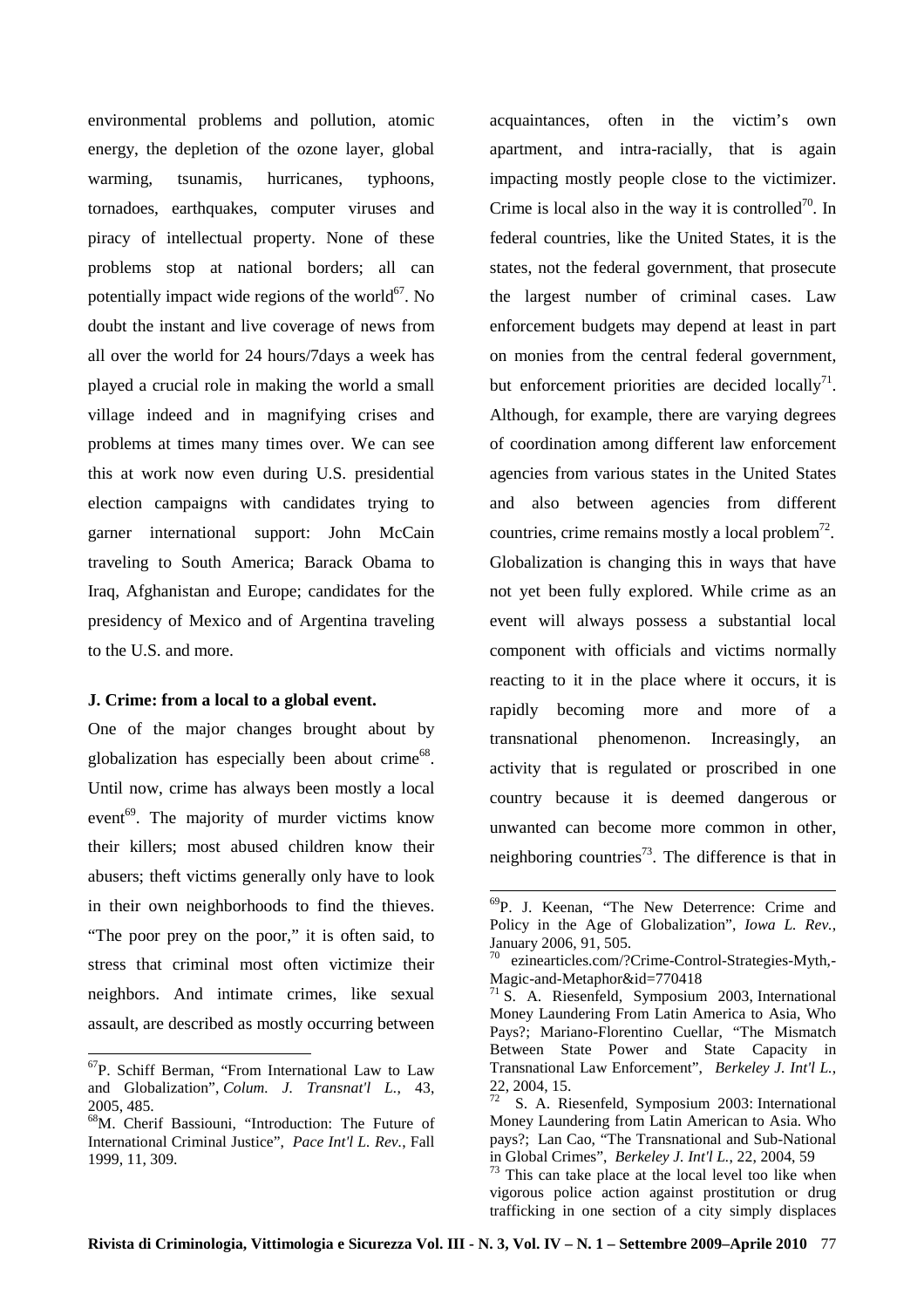the latter countries, while the activity is just as unwanted, it may however be less effectively regulated or vigorously forbidden. What happens then when an activity that is unwanted in two places is however more effectively regulated in one place than in the other? Does the unwanted activity just move from the first state to the second? How much of it migrates, and what factors impact how much is displaced? How should scholars and policymakers consider regulation in this situation - as a local response to a local problem or as part of a broader effort to diminish the overall incidence of the unwanted activity?<sup>74</sup> These questions are basic to determining what globalization will mean in the near future<sup>75</sup>. Until now, they have not been fully explored. The existing scholarship on deterrence is of limited use in a globalized context<sup>76</sup>.

There is no question that progress in transportation, communications, the provision of information increasingly with "live images," the practical abolition of borders in certain parts of the world, the constant increase of internet users and networks which makes borders less and less relevant, the gradual decrease in state authority either by design, as in the context of the EU, or

 $\overline{a}$ 

because of a weakening of the state, $^{77}$  the ability to efficiently and instantly conduct financial operations cross-borders, the existence of offshore banking and tax heavens, the speed, secrecy and anonymity of today's communications have all allowed transnational crime to firmly establish itself and successfully avoid detection, regulation and investigation.<sup>78</sup> Transnational crime, after creating a market for violence, today subcontracts its execution to be carried out by locals. The ever growing chasm between the wealthy and the poor, generated as it is by differential access to capitals markets, also stirs up considerable interest in criminal options to "catch up," so to speak.

## **K. Positive aspects of globalization.**

On the other hand, one should not think of globalization as only a negative and destructive force. Many of the positive trends<sup>79</sup> in today's world are the fruit of the many aspects of globalization already mentioned. Increased longevity, higher survival rates for infants, children and women giving birth, better nutrition, more education, more and higher quality information, great entertainment and the increasing awareness of a smaller world, whose problems impact all of us and whose solutions benefit all of us, represent distinct advantages of globalization. This can also be transferred to crime control through more cooperation, coordination, and mutual assistance. Globalizing

those activities to another part of the city, without truly solving the problem.

<sup>&</sup>lt;sup>74</sup> There is commonsensical and empirical evidence that this happens at the neighborhood level as well. For example, if the police crack down on drug use in one neighborhood, drug dealers move to a nearby neighborhood where various circumstances may make it possible for them to establish themselves and operate successfully.

<sup>75</sup>A. Herberg-Rothe, "New Containment Policy: A Grand Strategy for the Twenty-first Century?", *RUSI Journal*, London, Apr 2008, Vol. 153, Iss. 2, p. 50.

<sup>76</sup> J. Delbrűck, "Structural Changes in the International System and its Legal Order: International Law in the Era of Globalization"**,** *Swiss Rev. Int'l & Eur. L.*, 1, 4, 2001.

<sup>77</sup>O. Schachter, "The Decline of the Nation State and Its Implications for International Law", *Colum. J. Transnat'l L.*, 36, 1995, pp. 7-15.

<sup>78</sup> Book Review: Introduction to International Criminal Law, Mark A. Drumbl, Washington & Lee University, School of Law and edited by R. B. Bilder, *A.J.I.L.*, January 2005, 99, 287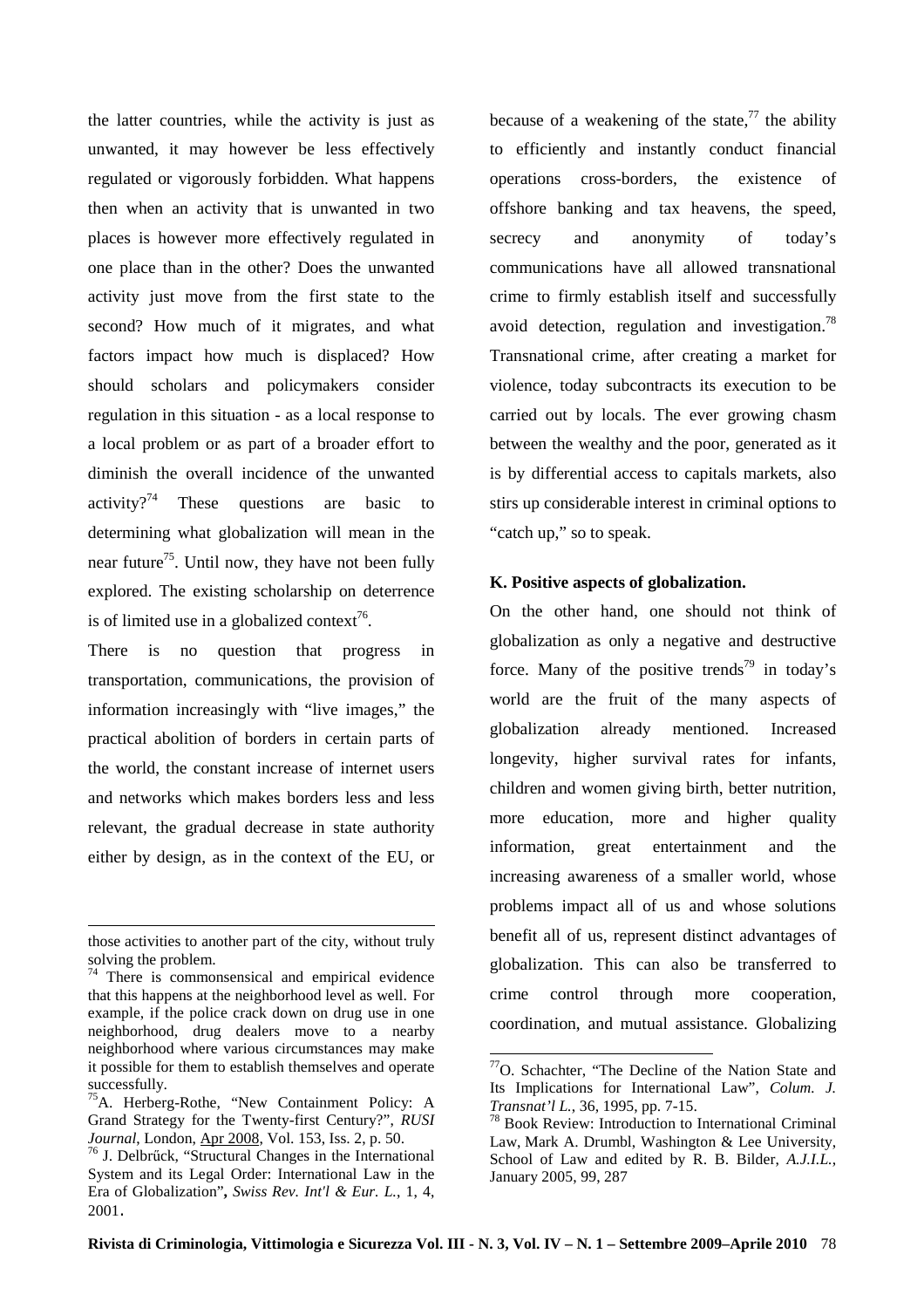crime control is considered by some one of the more positive responses to the challenge of transnational crime in a world that is more and more interdependent<sup>80</sup>.

## **L. What does the globalization of crime mean to criminologists?**

The ways in which transnational crime and its countermeasures confront the traditional borders of crime control, national security, politics, and international relations challenge the disciplinary boundaries of orthodox criminology, which has traditionally focused on matters internal to nationstates. Well grounded analyses of crimes, social harms, and wrongful acts require an engagement with and understanding of the broadest political, economic, and social terrain. Thus, analyzing crimes and harms that occur in the transnational context -and increasingly all contexts are transnationalized- requires close attention to the processes of globalization and the dynamics between states, and between states and non-state actors, particularly the relationship between the states and corporations. So, what does all of this in the end mean to criminologists?

First of all, criminology as a profession must take globalization and its consequences much more seriously into account in our studies and analyses of crime $^{81}$ .

Just as crime is mostly local, so the work of criminologists is likewise mostly localized to the community where the crimes occur or to the region or country. Most criminology studies within a wider area are effectively mostly national in scope, at the most. International or transnational studies generally are limited to comparing two or a few countries. The American approach to the study of crime favors empirical studies which however normally respect national boundaries. The European approach emphasizes mostly case studies which can be highly individualistic and narrow. Comparative studies also utilize mostly national survey data. But the world is indeed rapidly changing in the direction of globalization that transcends national boundaries<sup>82</sup>. To understand today's crime, a wide variety of crimes, we must become adept at taking a holistic approach that understands, operationalizes, stresses and underlines the various points of connection, potentially worldwide, that characterize crime today<sup>83</sup>. Limiting ourselves geographically, culturally, legally to a particular place, even if it is a whole country or even a region, and to a predominantly sociological approach is no longer sufficient to fully grasp what is happening in reality, to analyze it correctly, and to develop sensible deterrence countermeasures that have a chance of

 $\overline{a}$ 

<sup>&</sup>lt;sup>79</sup> C. Nash, "Positive Aspects of Globalization", http://EzineArticles.com/?expert=Craig\_Nash

<sup>&</sup>lt;sup>80</sup> H. L. Buxbaum, "Conflict of Economic Laws: From Sovereignty to Substance", VA. J. Int'l L., 42, 2002, p. 931, pp. 942-954. (discussing ways in which "regulatory power traditionally enjoyed by sovereign states has shifted" to supranational level, to private actors, and to "informal networks constituted among sub state-level agencies in different countries").

<sup>81</sup>Flerida Ruth P. Romero, "Lecture: Legal challenges of globalization, delivered as part of the Indiana Supreme Court Lecture Series at Indiana University

Law School", Indianapolis, *Ind. Int'l & Comp. L. Rev.*, 15, 2005, 501

<sup>82</sup> G. Teubner, "Global Private Regimes: Neo Spontaneous Law and Dual Constitution of Autonomous Sectors", in G.r Teubner (ed.)., *Public Governance in the Age of Globalization*, 1997, 74.

<sup>83</sup>Symposium: International Company and Securities Law. Paul Redmond, Transnational Enterprise and Human Rights: Options for Standard Setting and Compliance, The International Lawyer, *Int'l Law.*, 37, Spring 2003, 69.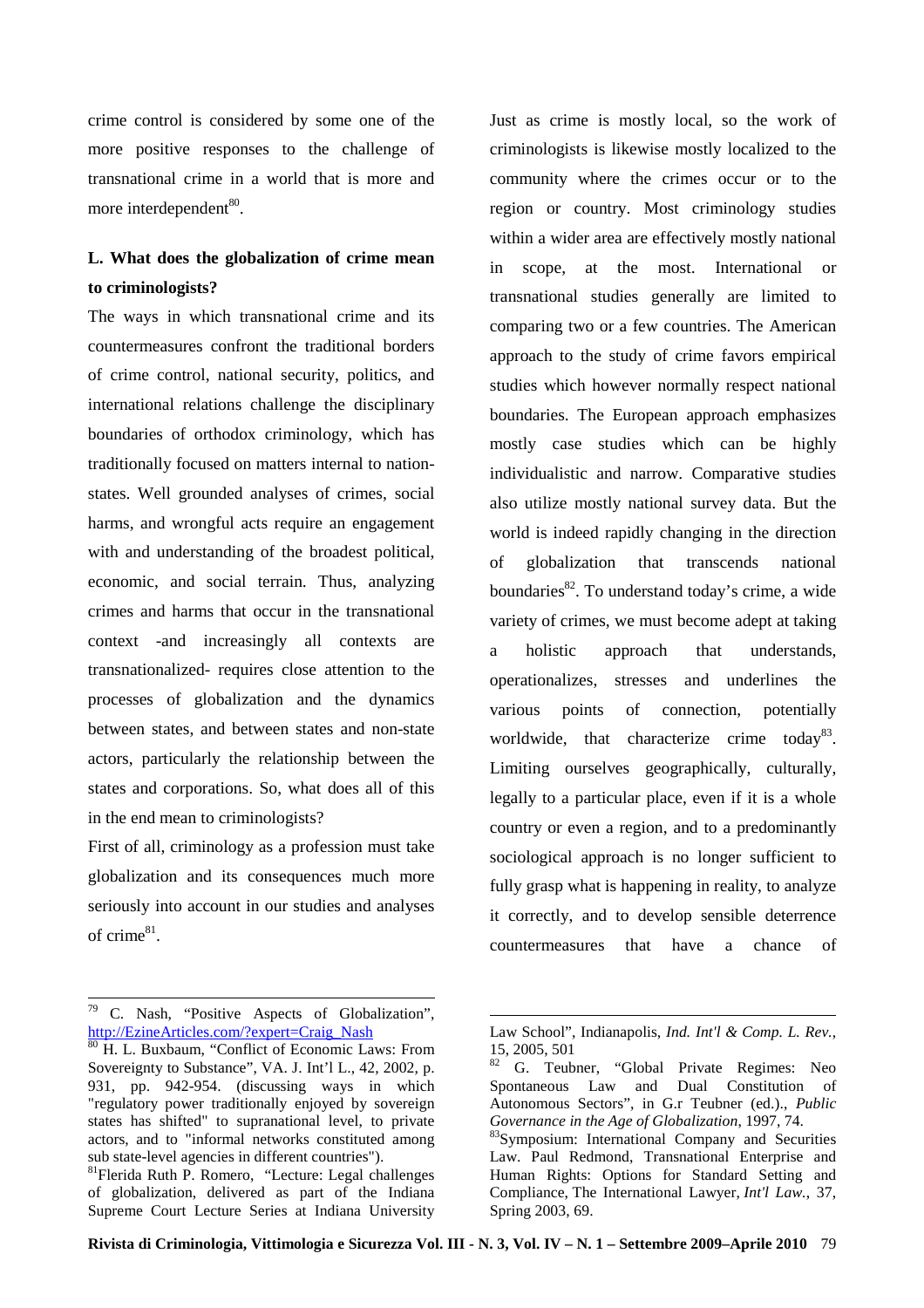succeeding $84$ . It offers only a compartmentalized and chopped vision, formalistically correct, but realistically handicapped. A quick example of this could be sex tourism that originates as a plan in one continent but is executed in another one.

Secondly, criminologists need to be aware and mindful of the very high level of links between political, strategic, economic and trade variables and the topics that they are researching and studying. The traditional focus on the perpetrator(s), the victim(s) and their communities is no longer sufficient. Understanding crime cannot any more be linked only to explanations that focus on the perpetrators, the victims, and the immediate circumstances. There are powerful variables that play a much deeper, wider role in setting the stage for criminal activity and that must be taken into consideration if we want to develop effective preventive measures. For example, populations today are very transient, mobile, in flux. Massive immigration is changing the composition, dynamics, culture, language and food of the communities of destination. While race is a variable examined in numerous studies, especially in the U.S., it is static. It reflects recognized groups as if they were totally Americanized or Italianized or British instead of building into the research ways that allow one to detect, examine and account for a continuum of variations that reflects events, experiences, links and influences at times 1000 miles away. There are those who strongly believe that 'shared citizenship' requires the official recognition of different identities and allegiances. Thus, for example, in February 2008 the Archbishop of

<sup>84</sup> D. M. Kahan, "Between Economics and Sociology: The New Path of Deterrence", *Mich. L. Rev.*, 95, 1997, p. 2477.

 $\overline{a}$ 

Canterbury in a controversial speech proposed that in the limited areas of marriage, divorce, inheritance and custody, Muslim communal judgments, voluntarily agreed to, might be recognized within what would remain a common framework of law – much as Talmudic provisions are for Orthodox Jews. This is an example of the impact of massive immigration and of the complexity of the reality that we as criminologists now face. Another powerful example is the growth of Islamic banking which operates according to the law of the Sharia, the body of Islamic religious law. In the United States it is estimated that the American Muslim community has a purchasing power of \$170 billion. The financial industry in the U.S. and elsewhere is racing to develop products that are tailored to meet the needs of the Muslim community $85$ . The world in front of us has become much more nuanced and complex. Most of all criminologists must take more into account forces, phenomena, changes in society that have nothing necessarily to do with free will, psychiatric disorders, bad associations but rather reflect powerful forces that at times are per se positive. One can think about the impact of the increase in relative wealth across the world on all sorts of positive and negative behaviors, including skyrocketing demand for drugs, recreational sex and therefore sexual services and therefore prostitution and therefore trafficking in people. More disposable income also leads to a desire to escape the ordinary, to seek the unusual, the risqué, a high level of entertainment and excitement. Thus, the surprisingly and worrisome growing demand for children and minors, even very young ones, for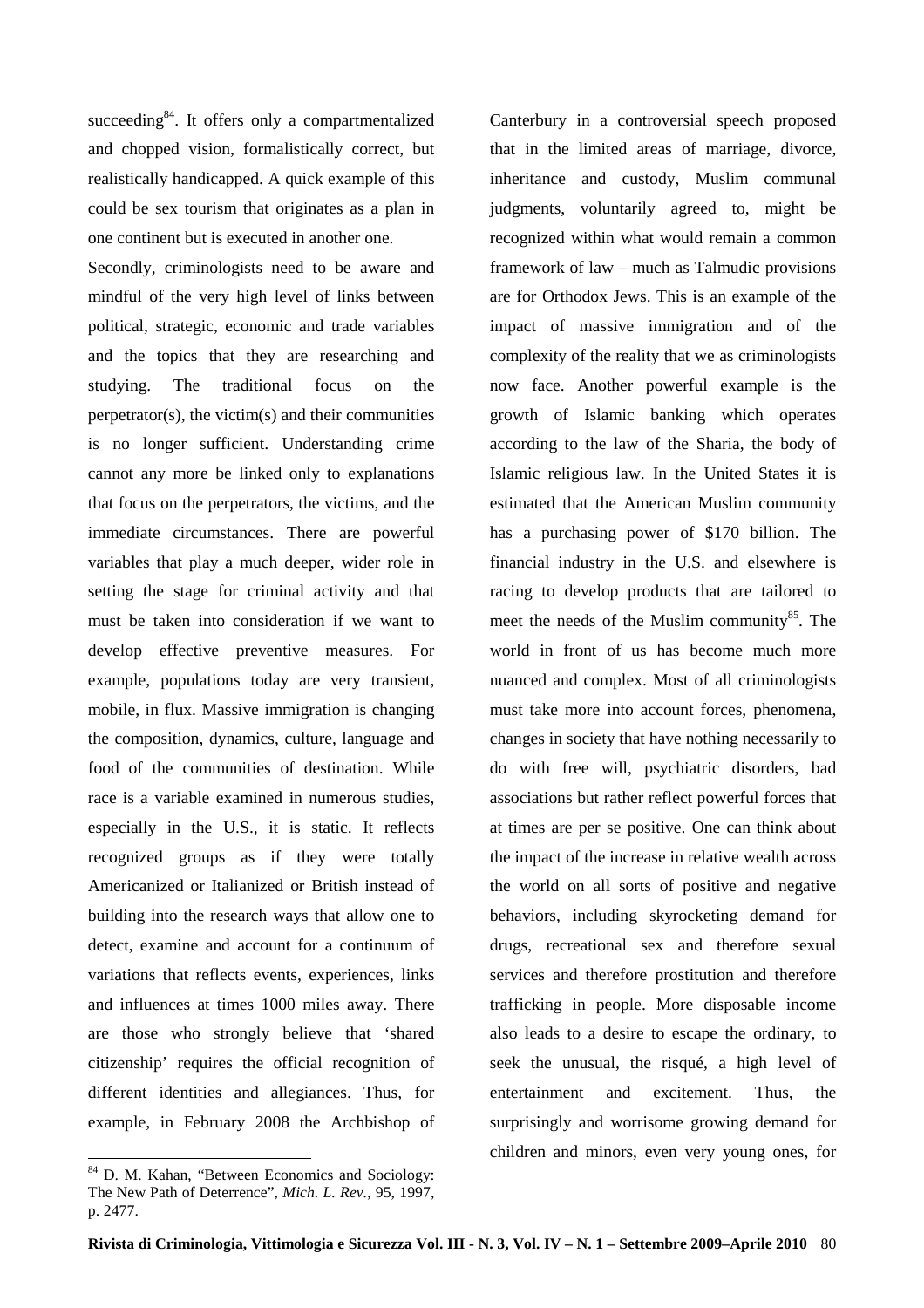sexual activities<sup>86</sup> and the widespread use of drugs to alter consciousness $^{87}$ . And these are just some examples.

Third, we must realize that the state often has or takes a stake in the transnational criminal activity. While it may give lip service to combating criminality, it may not be ready to intervene and break the balance of power, financial gain, and relative social peace that are generated by silent or open agreements with transnational crime organizations and their members. For example, some states gain from illegal immigration that provides cheap labor in the fields, restaurants, hotels, factories and other services. This helps keep prices down, which in turn makes exports more attractive and competitive, and earnings up; allows the citizens to have more of a disposable income to fuel the economy through consumption and discretionary spending; ensures that critical but low-prestige jobs and chores are done for the benefit of the community, especially the upper classes; and allows the citizens to continue to enjoy a higher standard of living that otherwise they could not afford. The country exporting people gains as well since emigration reduces unemployment and the pressure to provide training and educational services to prepare those citizens for employment and to create jobs, and eventually generates millions or even billions of dollars annually in remittances which quickly become essential to the financial well being and

 $\overline{a}$ 

prosperity of the country of origin. This symbiosis creates ambiguous situations when the legal posture of a state or number of states does not coincide with their actual practices $88$ . Trafficking in arms is a prime example of this ambiguity in the role of the state prosecuting "illegal" arms trafficking while taking active part and competing fiercely for arms sales. As another example, a state may ratify treaties and enact laws that prohibit and sanction human trafficking and forced sex work but at the same time derive substantial financial benefits, being a major destination country for sex tourism. The contribution of sex work to the GDP of some Southeast Asian countries<sup>89</sup> is so visible and impressive that a few years ago the ILO called for them to openly recognize it and take more responsibility for it. The ILO report<sup>90</sup> stresses that the growth of prostitution is probably linked, albeit inadvertently, to the macro-economic policies of governments which have a tendency to spawn rapid urbanization at the expense of rural development, to promote cheap labor for industrialization, to facilitate the export of female labor for overseas employment and to promote tourism as a foreign exchange earner.<sup>91</sup> All these features of modern, export-oriented economies, combined with the pervasive lack of social safety nets and deep-rooted gender discrimination against females, probably contribute to the growth

<sup>85</sup> S. Q. Qadri, "Islamic Banking", *Business Law Today*, vol. 17, no. 6, American Bar Association, 59

<sup>86</sup> M. Melrose and D. Barrett, "The flesh trade in Europe and the trafficking in women and children from commercial exploitation", *Police Practice and Research*, vol. 7, no. 2, 2006, p. 113-123.

<sup>87</sup> C. Thomas, "Disciplining globalization: International law, illegal trade, and the case of narcotics", *Mich. J. Int'l L.* , 24, 2003, 549.

<sup>88</sup> <sup>88</sup> N. Caraway, "Human Rights and Existing Contradictions in Asia-Pacific Human Trafficking Politics and Discourse", *Tul. J. Int'l & Comp. L.*, 14, Spring 2006, p. 295.

<sup>&</sup>lt;sup>89</sup>R. Emerton, "Translating international and regional trafficking norms into domestic reality: A Hong Kong case study", *Buff. Hum. Rts. L. Rev.*, 10, 2004, p. 215.

<sup>90</sup> Lin Lean Lim (editor), *The Sex Sector: The economic and social bases of prostitution in Southeast Asia,* International Labor Office, Geneva, 1998.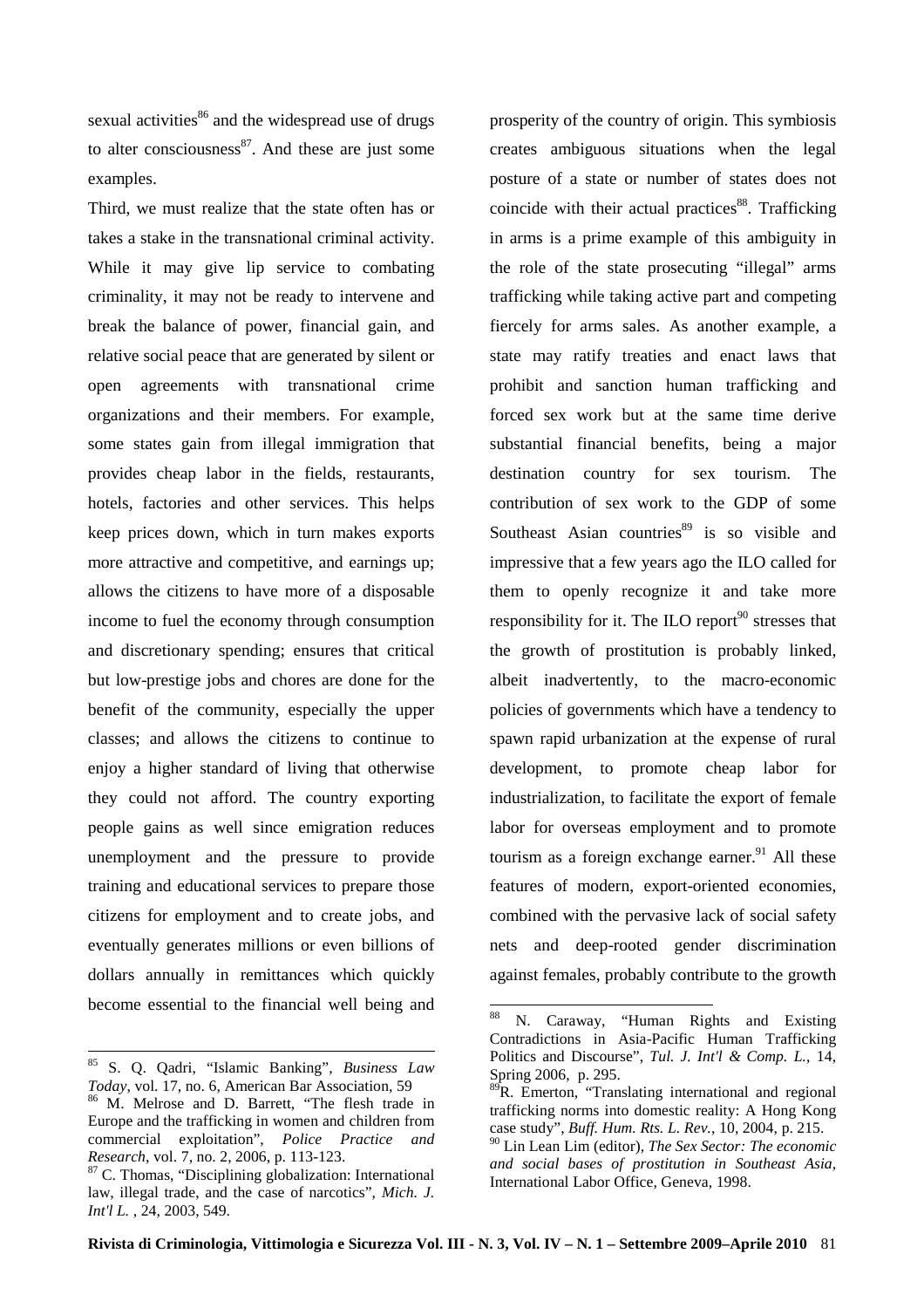of the sex sector. Moreover, sex work is often better paid than most of the options available to young, uneducated women excluded from access to the education and training leading to better paying jobs<sup>92</sup>.

It is not and will not be easy to operationalize the state's participation and connivance in the establishment, continuation and even flourishing of a transnational crime activity but we cannot even begin to study it and/or to propose remedies, solutions and avenues for change if we do not take into account the double role that governments can and do play in these types of murky situations $93$ .

Fourthly, this perspective obviously impacts the response to transnational crime that criminologists may propose. Typically, studies and papers on transnational crime call for more cooperation between countries, more resources for policing and tracking of transnational crime, more treaties and conventions, more money for INTERPOL, the expansion of EUROPOL, the establishment of more and similar "POLs" in other continents etc. But how can we expect these measures to succeed when most countries derive tangible benefits as well from transnational crime? In attempting to study, analyze, remedy, prevent and maybe even solve the puzzle of transnational crime, we must factor into the equation the variable of the ambiguous role of the state and not just accept at face value laws, treaties and agreements and

 $\overline{a}$ 

assume that more state and interstate resources are going to seriously impact a sensitive area that especially affects the economy of a country or entire region. An example maybe some European Union countries decrying illegal immigration from Eastern Europe or South America while at the same time tens of thousand of their elderly depend on Romanian or Ecuadorian undocumented women for their daily care.

In analyzing transnational crimes, especially money laundering and other financial transactions, criminologists need again to show their ability to see through the apparent contradictory and competitive role of the established authorities. The fundamental question could be: "Is the state and/or the international organism's prohibition of certain financial operations and modalities, like for example bank secrecy, genuinely motivated by a well articulated desire to stamp out transnational money laundering or does it represent a power grab against the private sector by the state or against a smaller state by more powerful ones in order to guarantee themselves the maximum financial benefits possible?" $94$  In other words, is the state's intervention motivated by a true desire to combat crime or simply to maximize revenues? We have seen controversial measures taken by some governments supposedly to stamp out corruption and money laundering that have instead raised an articulated suspicion that they were actually moves to eliminate political rivals and consolidate the power of the central government in controlling national assets (Russia under Putin comes to mind as a prime example of

<sup>&</sup>lt;sup>91</sup>M. Y. Mattar, Trafficking in Persons: An Annotated Legal Bibliography, Fall, 2004, 96 Law Libr. J. 669

<sup>&</sup>lt;sup>92</sup>Symposium: Globalization and the Erosion of Sovereignty in honor of Professor Lichtenstein: Dinah Shelton, Protecting Human Rights in a Globalized World, Spring, 2002, 25 B.C. Int'l & Comp. L. Rev. 273

<sup>&</sup>lt;sup>93</sup> Edi C. M. Kinney, "Appropriations for the Abolitionists: Undermining Effects of the U.S. Mandatory Anti-Prostitution Pledge in the Fight

against Human Trafficking and HIV/AIDS", *Berkeley J. Gender L. & Just.* , 21, 2006, p. 158.

<sup>&</sup>lt;sup>94</sup> I. Simonovic, "State Sovereignty and Globalization: Are Some States More Equal?", *Ga. J. Int'l & Comp Law*, 28, Summer 2000, p. 381.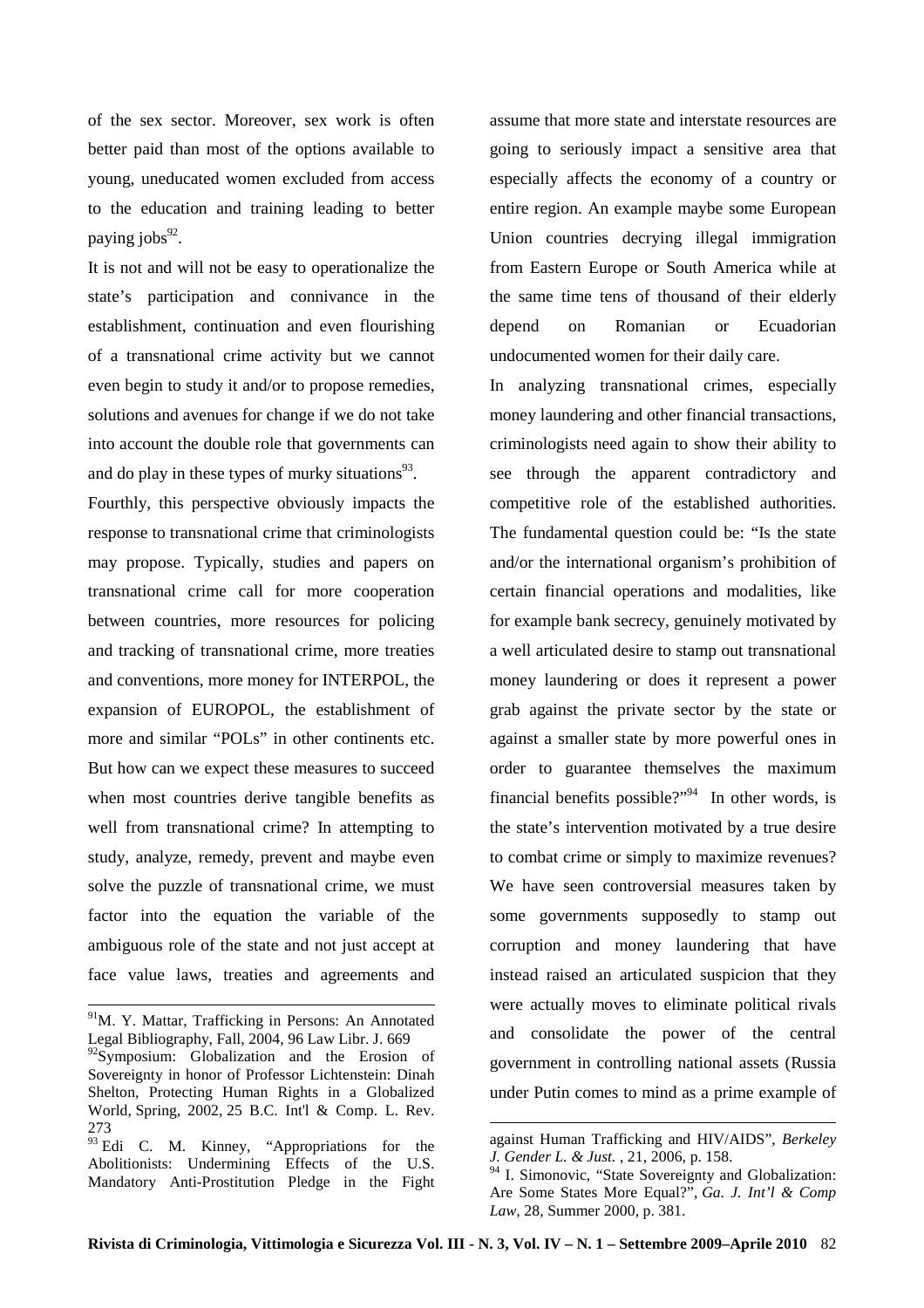this). This is actually nothing new. The abolition of the order of the Knights Templar in the  $14<sup>th</sup>$ century was not truly motivated by a desire to stamp out the debauchery of their alleged homosexual practices confessed to by its leaders under harsh torture but rather a calculated move by Philip IV of France to eliminate a potential parallel state threatening his power and most of all to cancel the heavy debt he owed the Knights. The establishment of the Church of England, one could argue, was not so much motivated by a sincere and austere desire for religious reform and to recover the purity of the faith but rather by coveting the substantial wealth of the Catholic Church and monasteries in England at that time when the monarchy was heavily indebted to the nobility and needed money to assert its power. Confiscating and appropriating the riches of the religious orders and of the church in both cases provided an irresistible motivation while the publicly stated motives sounded much more pure and noble. Closer to us in time, there are those who have said that banks in Florida, for example, would not have prospered and survived were it not for the massive laundering of drug money. And there are indications that the continuing remarkable boom in real estate development in some countries, for example in the eastern Arabian Peninsula, is fueled not just by an ample supply of petrodollars but also by large money laundering activities<sup>95</sup>.

Thus, while criminologists may applaud the efforts of the Organization for Economic Cooperation and Development (OECD), the United Nations, the U.S., the EU and others in combating corruption and money laundering, they must critically ask if this is truly to stamp out transnational crime or instead to ensure the monopoly of the state on the proceed of legal and illegal activities alike, thus incorporating transnational crime into the financial "books" of a country with the potential of making the state a less than impartial party. A more skeptical look at international efforts to take out corruption and taking the state more vigorously to task relative to its true intentions, objectives and methodology may give our profession more relevance, more bite, and truly help the difficult process of finding reasonable solutions to a very complex problem $96$ .

## **M. Conclusion.**

This paper addresses the lack of criminological interest in the "crimes" of globalization. It challenges the essentialist assumption of mainstream criminology that the legal definitions of crime are sacrosanct and frozen. We need a broader conceptualization of crime which goes beyond the prescriptions of criminal law and draws on different intellectual traditions (crimes of globalization, structural violence and the critique of neo-liberalism) which emphasize the contingent influence of social harm in people's life choices. We should go beyond the state-centric definition of crime by addressing the "structural and institutionalized" victimization of the people

 $\overline{a}$ <sup>95</sup> S. A. Riesenfeld, "Symposium 2003: International Money Laundering from Latin America to Asia: Who Pays?"; B. Zagaris, "The Merging Of The Anti-Money Laundering And Counter-Terrorism Financial Enforcement Regimes After September 11, 2001", *Berkeley J. Int'l L.* , 22, 2004, p. 123.

<sup>&</sup>lt;sup>96</sup> Many theorize that a future real danger is a general weakening of state laws and protections in favor of making conditions more accommodating to corporations. See K. Ladeur, "Globalization and the Conversion of Democracy to Polycentric Networks: Can Democracy Survive the End of the Nation State?", in K. Ladeur (ed.), *Public Governance in the Age of Globalization*, 2004, pp. 89-90.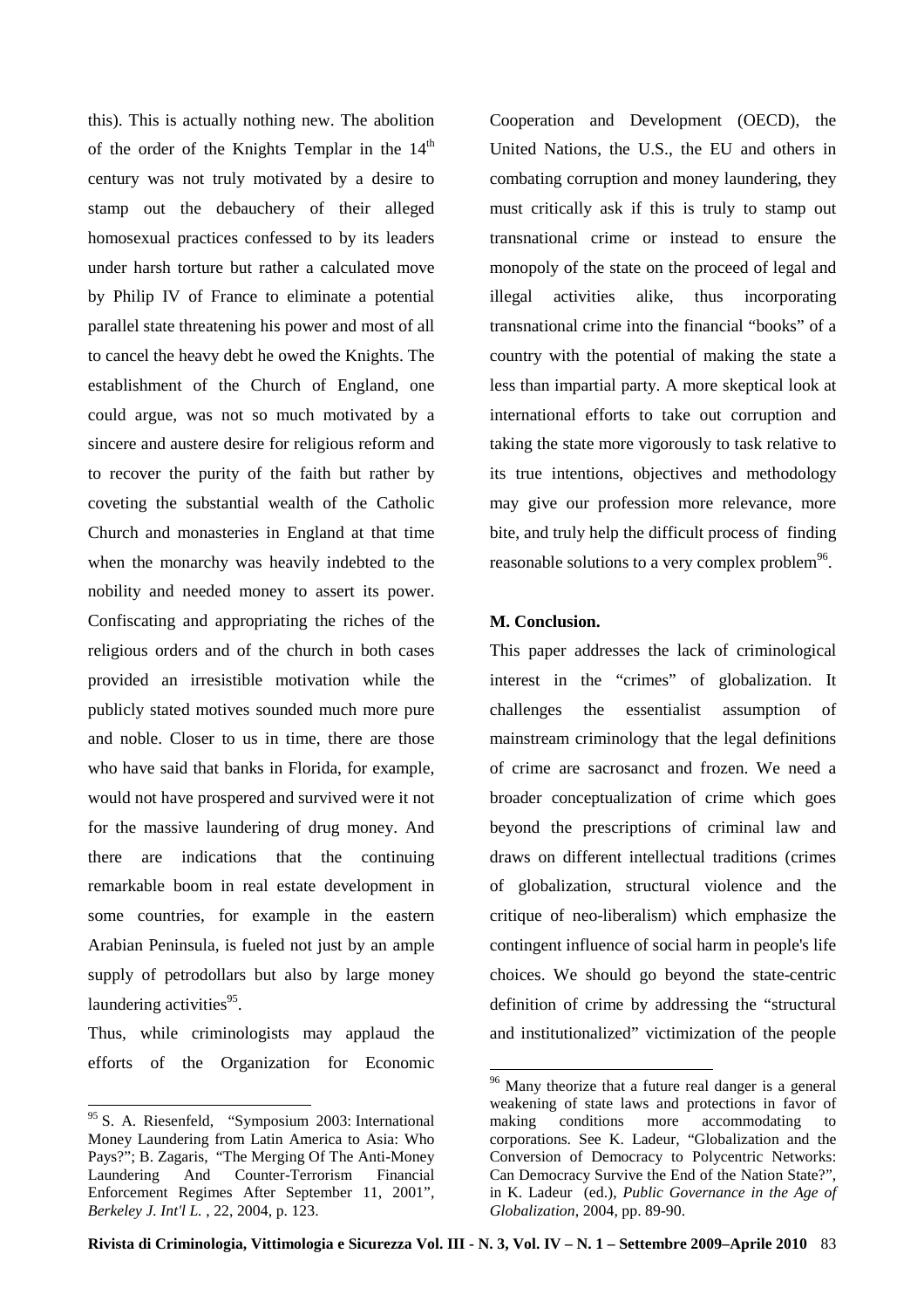by the market in an increasingly globalizing world. We should lay a foundation for a transnational or global criminology that begins with critical understandings of the state, borders, and crime. I hope this paper will contribute to creating a new space for the development of useful theories, empirical investigations, and the formulation of constructive social policy regarding the phenomena labeled transnational crime and those frameworks, laws, policies, and actions that are produced in response to it.

We must also recognize that while state coercive powers have been increasingly globalized under the auspice of transnational crime frameworks, rights frameworks are still often territorially bounded, requiring enforcement from a particular place. In other words, international frameworks related to state power and rights have developed asymmetrically, with the result that discourses, laws, and measures related to transnational crime have significantly eroded, undermined, and eclipsed the international human rights frameworks that potentially limit state power and avoid or at least mitigate associated social harms. Orthodox, state-centered ways of labeling and responding to troublesome transnational activities also obscure the social, political, and economic conditions that give rise to them, relieving states of the responsibility for creating and ameliorating these conditions, and thus creating a fertile context for blaming, stigmatizing, and punishing victims instead. Although transnational crime enforcement strategies are purportedly aimed at organized criminals, these countermeasures typically miss their targets altogether. Instead, they are responsible for generating a range of serious transnational social harms borne

disproportionately by the world's poorest and most vulnerable people, especially refugees and "illegalized" migrants. In conclusion, we now fully live in the world of the post September 11, 2001 attack on the twin towers in New York; the post March 11, 2004 train bombings in Madrid, the post July 7, 2005 tube bombings in London and post other similar bombings in East Africa, Saudi Arabia, Bali, Jakarta, Mumbai and other places. The world has just begun to fully comprehend, digest and react to large scale, warlike terrorist attacks. $97$  At the same time, massive shifts in wealth, manufacturing, trade and in the balance of world power are taking place and center stage in our vision of the world and its dynamics. The ascendancy in the last few years especially of China and India economically, politically and also militarily, are changing the balance of wealth and power in the world. They also herald a time of sustained and increased relative prosperity there and elsewhere, hopefully and eventually for billions of people. China's wholesale purchasing of soybeans everywhere possible has, for example, allowed many farmers in other hemispheres, especially in South America, to renovate their homes, buy the latest farm machinery, and purchase expensive goods and cars. The monopoly on wealth, information, communications, power and influence enjoyed until recently by the U.S. and the EU is now being increasingly shared with other countries in the world, until recently "underdeveloped." Many countries previously dependent on international institutions like the World Bank, the International Monetary Fund (IMF) and others do not need

<sup>97</sup> M. Cusimano Love, **"**Globalization, ethics and the war on terrorism"**,** *ND J. L. Ethics & Pub Pol'y*, 2002, 65